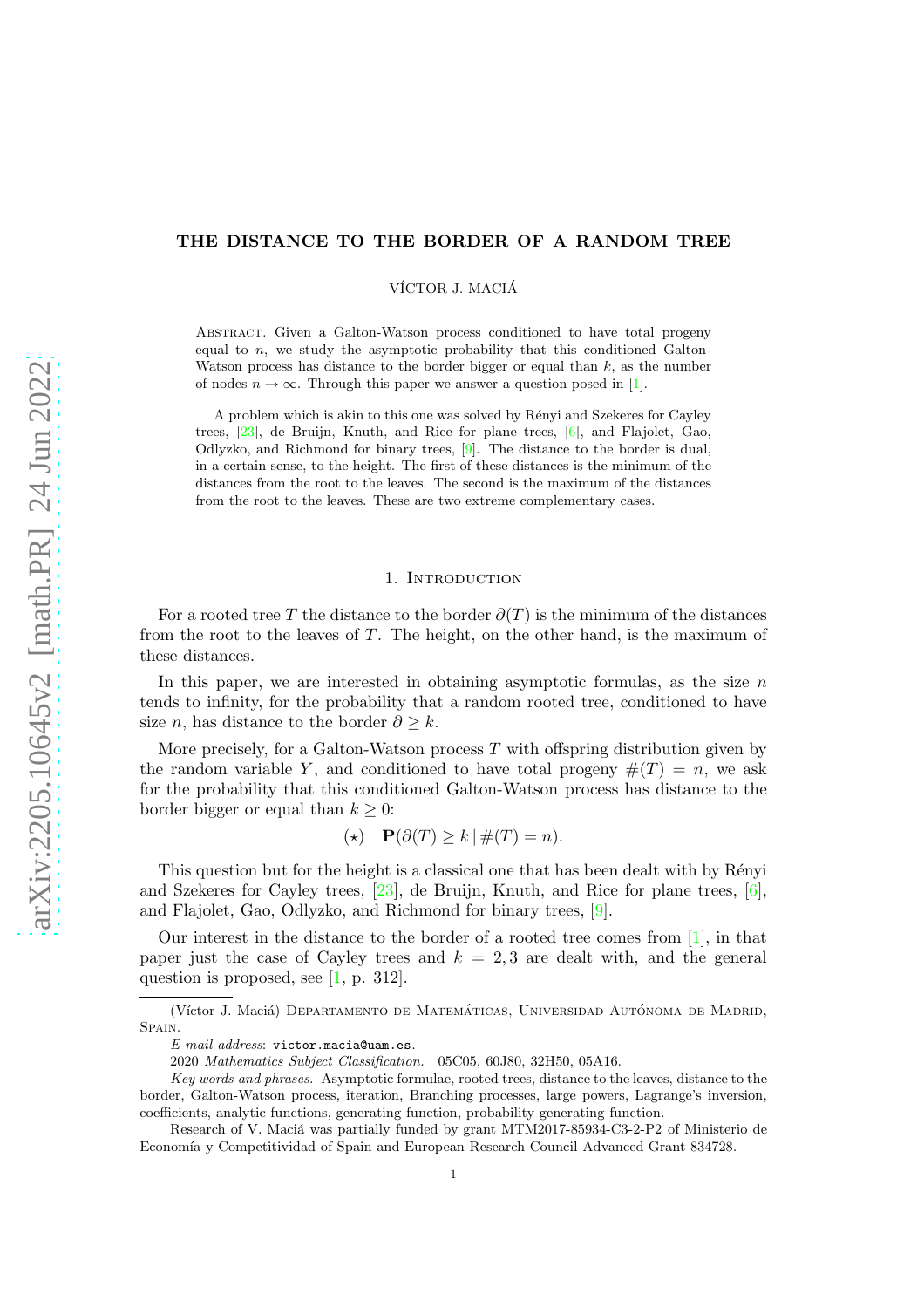#### 2 V. J. MACIA´

The main result of this paper is Theorem [6.3.](#page-21-0) There an asymptotic formula for the probability  $(\star)$ , which depends on some computable constants, is presented.

The proof of Theorem [6.3](#page-21-0) is based on an iteration scheme involving Lagrange's equation. An asymptotic formula for the coefficients of the kth iterate of that scheme is the content of Theorem [4.1.](#page-8-0)

Several results in the literature are related, in a broad sense, to those presented here. In [\[12\]](#page-27-3) the authors calculate the asymptotic mean distance to the border using singularity analysis. In  $[2]$ ,  $[5]$  and  $[13]$  the authors calculate some parameters related with the distance to the border of a tree: [\[2\]](#page-27-4) gives an asymptotic formula for the probability that a randomly selected node in a binary search tree of size  $n$  its at distance to the border bigger or equal than  $k$ , as the size n tends to infinity. The papers [\[5\]](#page-27-5) and [\[13\]](#page-27-6) study the mean distance to the border for certain classes of rooted plane trees, as the size  $n$  tends to infinity.

A wide variety of results, see, for instance,  $[3]$ ,  $[4]$  and  $[7]$ , suggest that there is a parallel probabilistic approach to that of Flajolet and Sedgewick, [\[11\]](#page-27-10). This theory translates combinatorial results into probabilistic results, and vice-versa. The dictionary which connects these two fields seems to be given by the language of the Khinchin families.

1.1. Some notations. We denote  $\mathbb{D}(0, R) \subset \mathbb{C}$  the open disk with center  $z = 0$  and radius  $R > 0$  and  $\mathbb C$  the complex plane.  $\mathbb D$  denotes the unit disk in the complex plane  $\mathbb{C}.$ 

For a power series  $A(z) = \sum_{n=0}^{\infty} a_n z^n$ , we denote its *n*th coefficient by  $a_n = \text{COEFF}_{[n]}(A(z)), \text{ for each } n \geq 0.$ 

For a random variable X we denote  $E(X)$  and  $V(X)$  the expectation and variance of X, respectively.

Given two random variables X and Y we write  $X \stackrel{d}{=} Y$  to signify equality in distribution.

For integers  $q \geq 0$  and  $m \in \{0, 1, 2, \ldots, q - 1\}$  we denote

$$
\mathbb{N}_{m,q}=\{n\in\mathbb{N}:n\equiv m,\mod q\}.
$$

Given two sequences  $a_n$  and  $b_n$ , with  $b_n \not\equiv 0$ , we write

$$
a_n \sim b_n
$$
, as  $n \to \infty$  and  $n \in \mathbb{N}_{m,q}$ ,

to mean that

$$
\lim_{\substack{n \to \infty; \\ n \in \mathbb{N}_{m,q}}} \frac{a_n}{b_n} = 1.
$$

Acknowledgements. The author would like to thank Prof. José L. Fernández for bringing this problem to his attention and also for some enlightening discussions.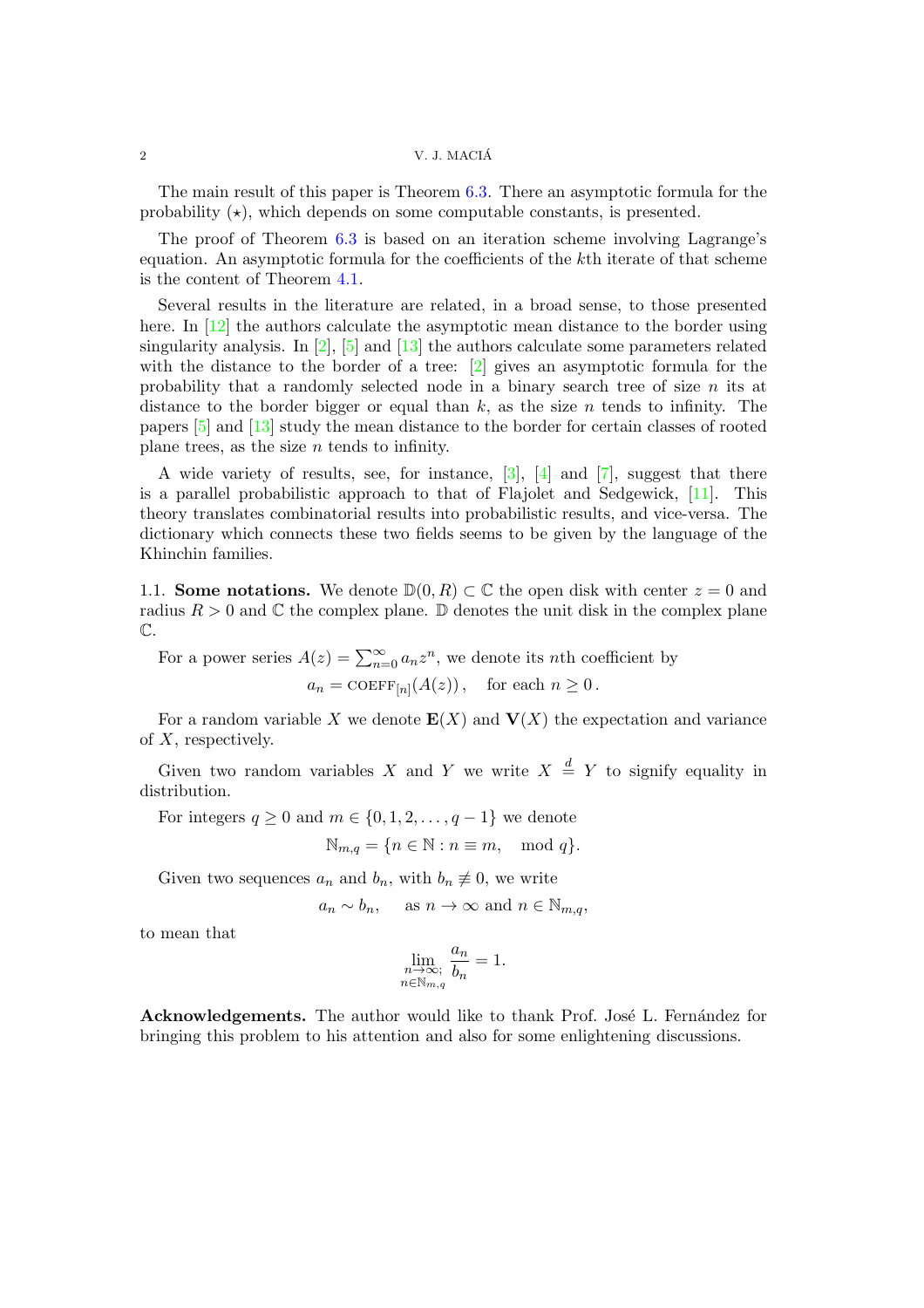#### 2. Power series with positive coefficients

 $\sum_{n\geq 0} a_n z^n$  with nonnegative coefficients and positive radius of convergence  $R > 0$ , 2.1. Khinchin families. The class K consists of the nonconstant power series  $f(z) =$ and such that  $f(0) = a_0 > 0$ .

To each power series f in  $K$  we associate a one-parameter family of discrete random variables  $(X_t)_{t\in[0,R)}$  taking values in  $\{0,1,\ldots\}$ . This family of discrete random variables is called the Khinchin family of  $f$  and is given by

$$
\mathbf{P}(X_t = n) = \frac{a_n t^n}{f(t)}, \quad \text{ for all } n \ge 0 \text{ and } t \in (0, R).
$$

For  $t = 0$ , we define  $X_0 \equiv 0$ . For each  $t \in (0, R)$ , the random variable  $X_t$  is not a constant.

For each  $t \in [0, R)$ , we denote  $\mathbf{E}(X_t) = m(t)$  and  $\mathbf{V}(X_t) = \sigma^2(t)$ . It turns out that

$$
m(t) = \frac{tf'(t)}{f(t)},
$$
 and  $\sigma^2(t) = tm'(t).$ 

The mean function  $m(t)$  is an increasing diffeomorphism from [0, R] onto its image; this follows from the fact that  $\sigma^2(t) > 0$ , for all  $t \in (0, R)$ .

Those  $f \in \mathcal{K}$  such that

$$
\lim_{t \uparrow R} m(t) > 1
$$

comprise a subclass  $K^*$  that is quite relevant in what follows. If  $f \in K^*$ , the unique value  $\tau \in (0, R)$  such that  $m(\tau) = 1$ , is called the *apex* of f. This apex  $\tau$  is characterized by  $\tau f'(\tau) = f(\tau)$ . Observe that the existence of apex for  $\psi$  precludes  $\psi$  from being a polynomial of degree 1, and, in particular, implies that  $\psi''(\tau) > 0$ .

We refer to  $\begin{bmatrix} 3 \end{bmatrix}$ ,  $\begin{bmatrix} 4 \end{bmatrix}$  and  $\begin{bmatrix} 7 \end{bmatrix}$ , for a detailed exposition of the topic.

To power series  $g(z)$  of the form  $g(z) = z^N f(z) = \sum_{n=N}^{\infty} b_n z^n$  with  $f \in \mathcal{K}$  (and radius of convergence R) and integer  $N \geq 1$  we also associate a family of random variables  $(Y_t)_{t\in[0,R)}$ . These  $Y_t$  are given by

$$
\mathbf{P}(Y_t = n) = \frac{b_n t^n}{g(t)}, \quad \text{for } t \in (0, R) \text{ and } n \ge N,
$$

and  $Y_0 \equiv N$ . Observe that the  $Y_t$  take values in  $\{N, N+1, \ldots\}$ . If  $(X_t)_{t \in [0,R)}$  is the Khinchin family of  $f$  then

$$
Y_t \stackrel{d}{=} X_t + N \,, \quad \text{for any } t \in [0, R) \,.
$$

We refer to the family  $(Y_t)_{t\in[0,R)}$  as a *shifted* Khinchin family.

For any 
$$
f(z) = \sum_{n=0}^{\infty} a_n z^n
$$
 in K, we denote  
\n
$$
Q_f = \gcd\{n > 0 : a_n > 0\} = \lim_{N \to \infty} \gcd\left(\{0 < n \le N : a_n \ne 0\}\right);
$$

observe that there is an *auxiliary power series*  $h \in \mathcal{K}$  such that  $f(z) = h(z^{Q_f})$ .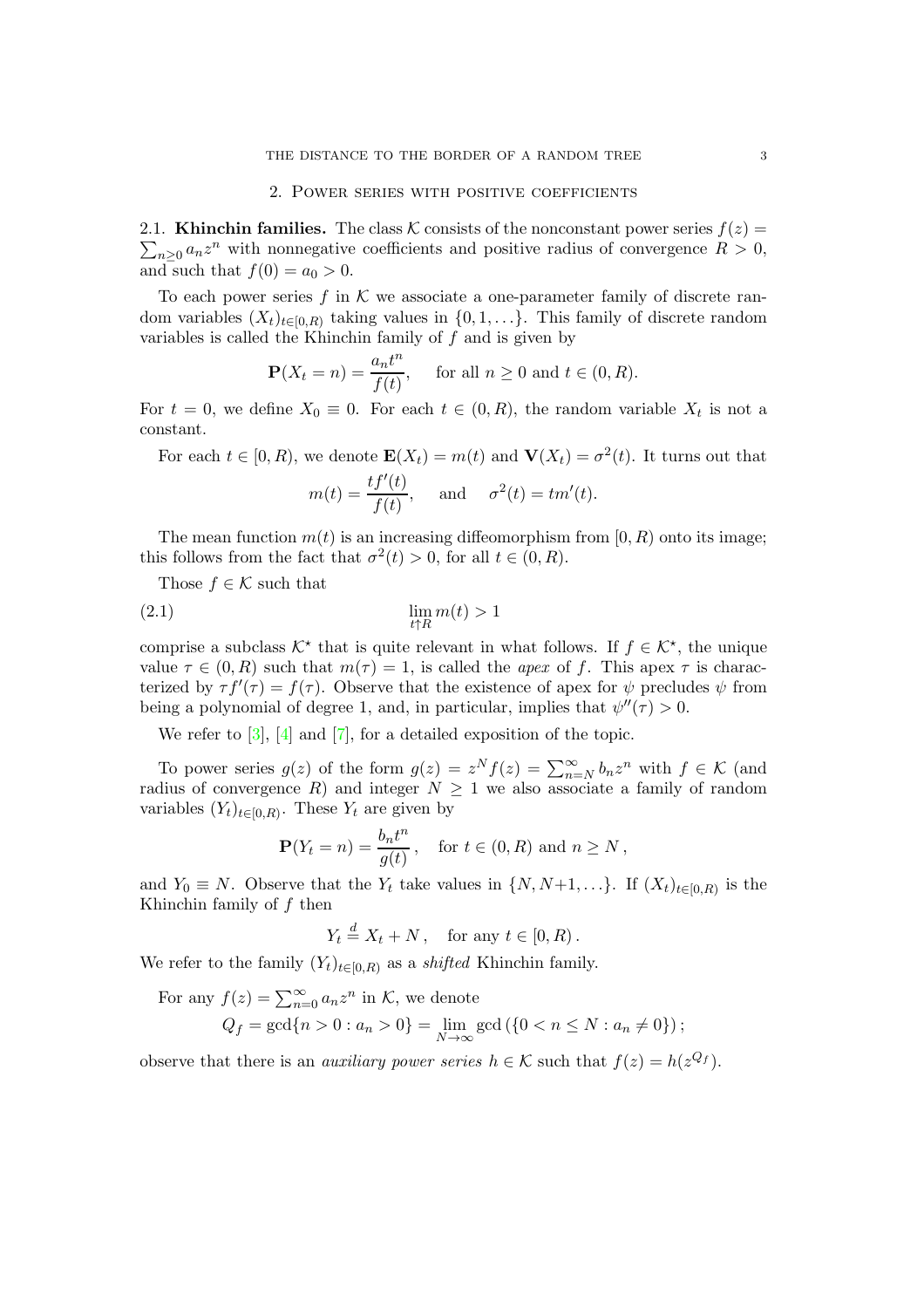2.2. Meir-Moon Tauberian theorem. The following Tauberian theorem, due to Meir-Moon, see [\[17\]](#page-27-11), will be used later in the proof of Theorem [4.1.](#page-8-0)

**Theorem A** (Meir-Moon). Let B, C be power series in K with Taylor expansions

$$
B(z) = \sum_{n=0}^{\infty} b_n z^n
$$
,  $C(z) = \sum_{n=0}^{\infty} c_n z^n$ ,

and let

$$
D(z) \triangleq B(z)C(z) = \sum_{n=0}^{\infty} d_n z^n.
$$

Assume that the coefficients of B and C satisfy

$$
b_n = O(n^{-\beta}r^{-n})
$$
 and  $c_n \sim Cn^{-\alpha}r^{-n}$ , as  $n \to \infty$ ,

where  $C, r, \alpha$  and  $\beta$  are positive constants. If  $\alpha < 1 < \beta$  and  $B(r) \neq 0$ , then

$$
d_n \sim B(r)c_n, \quad \text{as } n \to \infty.
$$

The Meir-Moon Theorem above is a companion of a result from Schur (and Szász), see  $[22, p. 39]$  and also  $[11,$  Theorem VI.12, p. 434, which requires B to have radius of convergence strictly bigger than  $r > 0$  and also that  $\lim_{n \to \infty} c_n/c_{n-1} = r$ .

For similar results of this kind see [\[15\]](#page-27-13), [\[16\]](#page-27-14) and [\[17\]](#page-27-11).

<span id="page-3-1"></span>**Corollary A.** Let  $Q \geq 1$  be a positive integer. Let B and C be two power series in K with Taylor expansions

$$
B(z) = \sum_{j=0}^{\infty} b_j Q z^{jQ}, \quad C(z) = \sum_{j=0}^{\infty} c_j Q z^{jQ},
$$

and let

$$
D(z) \triangleq B(z)C(z) = \sum_{j=0}^{\infty} d_j Q z^{jQ}.
$$

Assume that the coefficients of B and C satisfy

$$
b_n = O(n^{-\beta}r^{-n})
$$
 and  $c_n \sim C n^{-\alpha}r^{-n}$ , as  $n \to \infty$  and  $n \in \mathbb{N}_{0,Q}$ ,

where C, r,  $\alpha$  and  $\beta$  are positive constants. If  $\alpha < 1 < \beta$  and  $B(r) \neq 0$ , then

$$
d_n \sim B(r)c_n
$$
, as  $n \to \infty$  and  $n \in \mathbb{N}_{0,Q}$ 

## 3. Lagrange's equation

<span id="page-3-0"></span>Let  $\psi$  be a power series in  $K^*$  with radius of convergence  $R_{\psi} > 0$ . Let g the power series which is the (unique) solution of Lagrange's equation with data  $\psi$ , i.e. satisfying:

$$
g(z) = z\psi(g(z)).
$$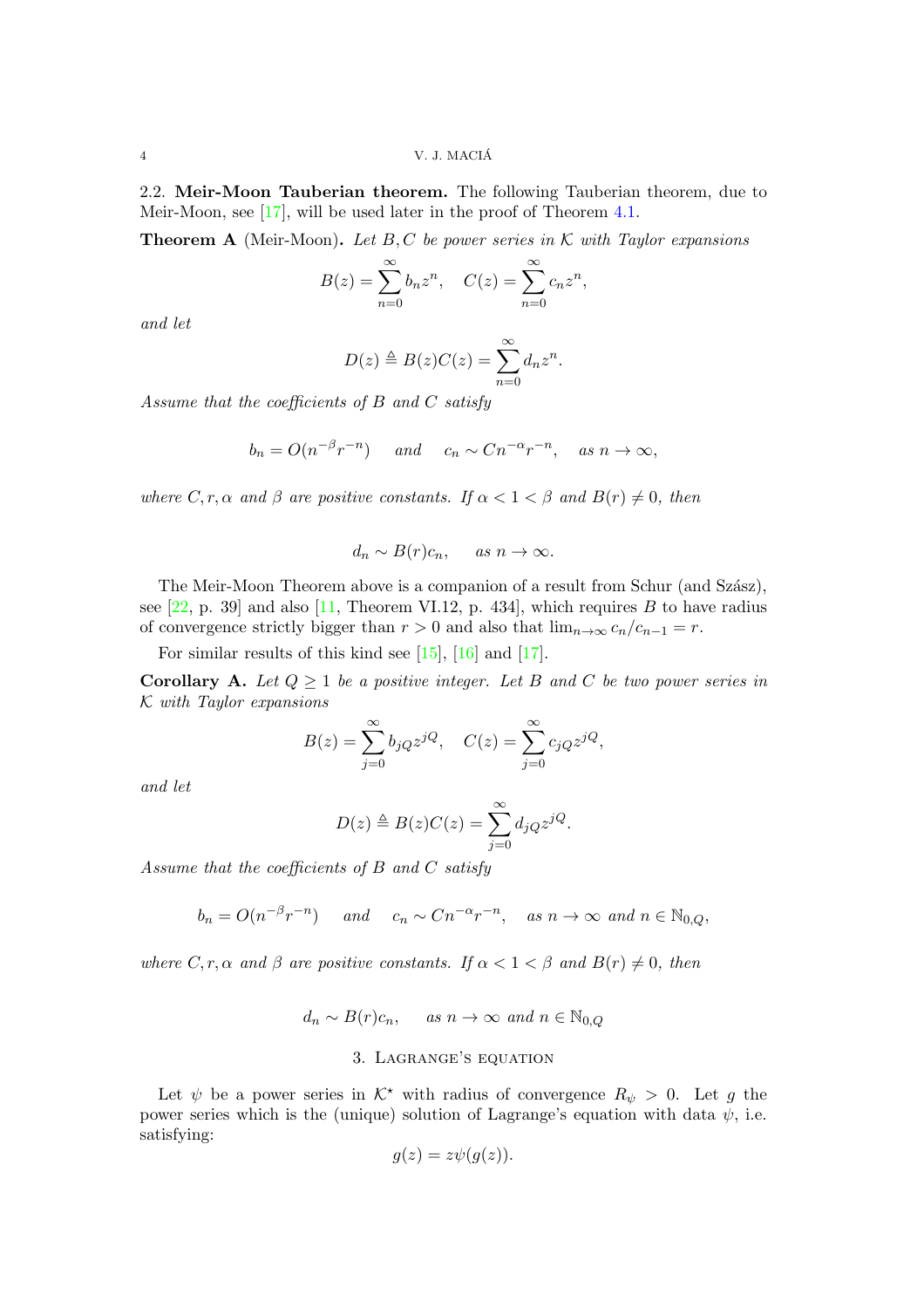3.1. Coefficients. The coefficients of the solution power series  $g(z) = \sum_{n=0}^{\infty} A_n z^n$ are given in terms of the data  $\psi$  by Lagrange's inversion formula:

$$
A_n = \frac{1}{n} \text{COEFF}_{[n-1]}(\psi(z)^n), \quad \text{for } n \ge 1,
$$

and  $A_0 = 0$ .

Besides the exact formula above for the  $A_n$  in terms of the data  $\psi$ , there is the following asymptotic formula due to Otter, [\[19\]](#page-27-15) and to Meir-Moon, [\[15\]](#page-27-13). Recall that for any integer  $m \in \{0, 1, 2, \ldots, Q_{\psi}-1\}$  we denote  $\mathbb{N}_{m,Q_{\psi}} = \{n \in \mathbb{N} : n \equiv m \mod Q_{\psi}\}.$ Using this notation:

- for indices  $n \notin \mathbb{N}_{1,Q_{\psi}}$ , we have that  $A_n = 0$ ,
- <span id="page-4-1"></span>• for indices  $n \in \mathbb{N}_{1,Q_{\psi}}$ , we have that

(3.1) 
$$
A_n \sim \frac{Q_{\psi}}{\sqrt{2\pi}} \frac{\tau}{\sigma_{\psi}(\tau)} \frac{1}{n^{3/2}} \left(\frac{\psi(\tau)}{\tau}\right)^n, \text{ as } n \to \infty \text{ and } n \in \mathbb{N}_{1, Q_{\psi}}.
$$

The radius of convergence of the power series solution g is denoted  $\rho$ . The asymptotic formula for the  $A_n$  implies that  $\rho = \tau / \psi(\tau)$  and, also, that g extends to be continuous in the closed disk  $\{|z| \leq \rho\}$ , since the sequence  $(A_n \rho^n)_{n \geq 1}$  is summable.

3.2. **Function**  $t/\psi(t)$ . Lagrange's equation gives that g and  $z/\psi(z)$  are inverse of each other and thus that

$$
g(z/\psi(z)) = z, \quad \text{for } |z| \le \tau.
$$

In particular,

$$
g(t/\psi(t)) = t, \quad \text{for } t \in [0, \tau].
$$

The image of the interval  $[0, \rho]$  by g is the interval  $g([0, \tau/\psi(\tau))] = [0, \tau]$ .

For the function  $t \mapsto t/\psi(t)$ , we have

<span id="page-4-2"></span>**Lemma 3.1.** For  $\psi \in \mathcal{K}^*$  with apex  $\tau \in (0, R_{\psi})$ , the function  $t/\psi(t)$ 

- (1) is strictly increasing on the interval  $[0, \tau)$
- (2) is strictly decreasing on the interval  $(\tau, R_{\psi})$
- (3) has a maximum at  $t = \tau$ .

Proof. The result follows from the identity

$$
\left(\frac{t}{\psi(t)}\right)' = \frac{1}{\psi(t)}(1 - m_{\psi}(t)), \quad \text{for all } t \in [0, R_{\psi}).
$$

3.3. Functions of the solution g of Lagrange's equation. For a power series  $H$ with radius of convergence  $R > \tau$  the coefficients of the power series  $H(q)$  are given by

<span id="page-4-0"></span>(3.2) COEFF<sub>[n]</sub> 
$$
(H(g(z))) = \frac{1}{n}
$$
COEFF<sub>[n-1]</sub>  $(H'(z)\psi(z)^n)$ , for  $n \ge 1$ ,

and COEFF[0]  $(H(g(z))) = H(0)$ .

For the coefficients of functions  $H(q)$  of the solution g we have the following asymptotic formula, see [\[15,](#page-27-13) p. 268].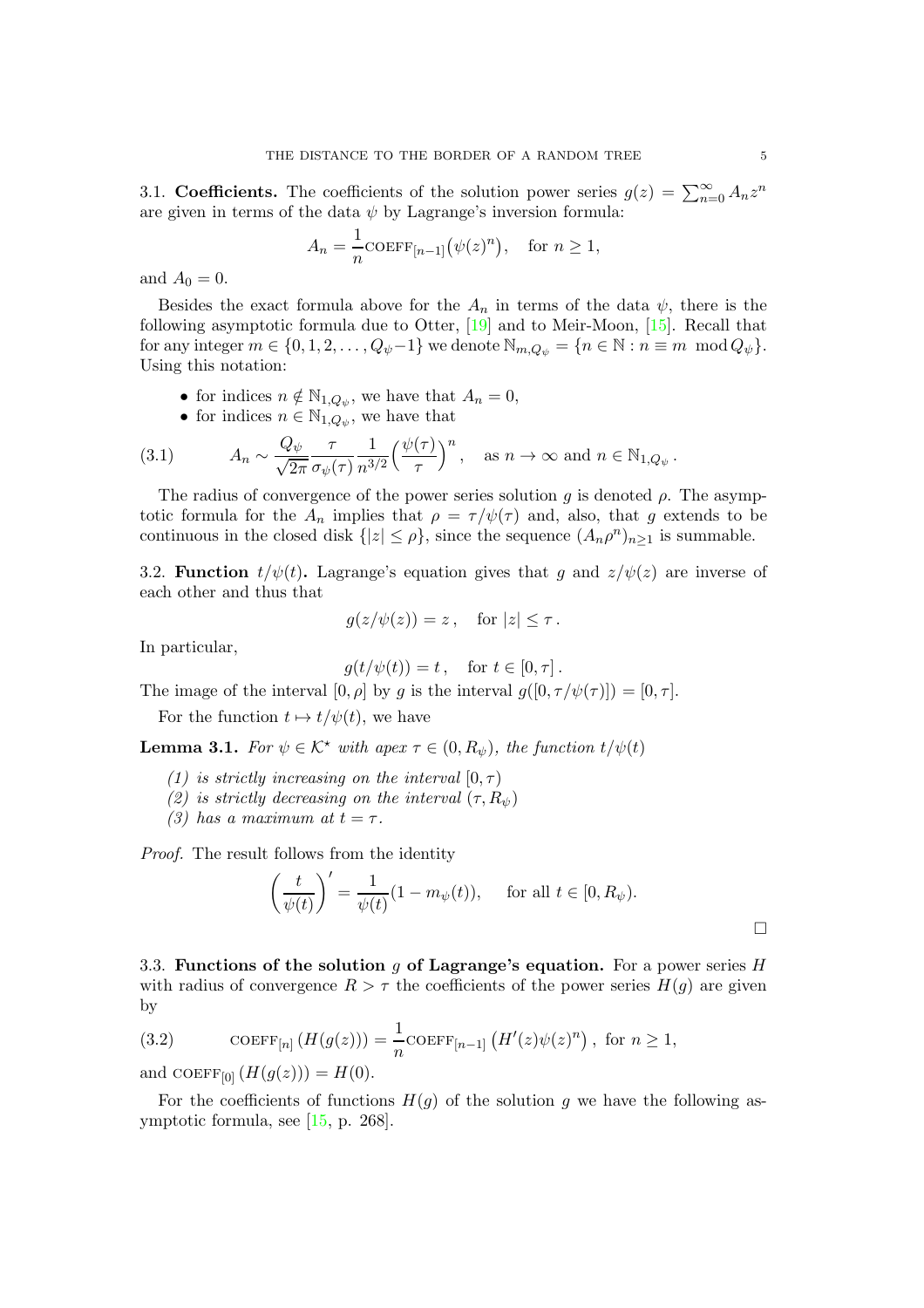6 V. J. MACIA´

<span id="page-5-0"></span>**Lemma A.** Let  $\psi \in \mathcal{K}^*$  with apex  $\tau$  and  $Q_{\psi} = 1$ . Let g be the solution of Lagrange's equation with data  $\psi$ . Then, for any nonconstant power series H, with nonnegative coefficients and having radius of convergence  $R > \tau$ , the following asymptotic formula holds

$$
COEFF_{[n]} [H(g(z))] \sim H'(\tau)A_n, \quad \text{as } n \to \infty.
$$

Observe that  $H'(\tau) \neq 0$ , since H is nonconstant.

Now we generalize Lemma [A](#page-5-0) to power series  $\psi \in \mathcal{K}^*$  with  $Q_{\psi} \geq 1$ . Before we state and prove this generalization we point out that for  $\psi \in \mathcal{K}^*$  with Khinchin family  $(Y_t)$ and  $Q_{\psi} \geq 1$  we have the equality in distribution

<span id="page-5-1"></span>(3.3) 
$$
Y_t \stackrel{d}{=} Q_{\psi} \cdot W_t Q, \quad \text{for all } t \in [0, R_{\psi}),
$$

where  $\psi(z) = \phi(z^{Q_{\psi}})$ , for certain auxiliary power series  $\phi \in \mathcal{K}$  with Khinchin family  $(W_t)$ .

From [\(3.3\)](#page-5-1) it follows that

<span id="page-5-2"></span>(3.4) 
$$
m_{\psi}(t) = Q_{\psi} \cdot m_{\phi}(t^{Q}) \quad \text{and} \quad \sigma_{\psi}(t) = Q_{\psi} \cdot \sigma_{\phi}(t^{Q_{\psi}}),
$$

for all  $t \in [0, R_{\psi}).$ 

From [\(3.4\)](#page-5-2) it follows that

<span id="page-5-4"></span>
$$
(3.5) \t\t m_{\phi}(\tau^{Q_{\psi}}) = 1/Q_{\psi}.
$$

<span id="page-5-5"></span>**Lemma 3.2.** Let  $\psi \in \mathcal{K}^*$  with apex  $\tau$  and  $Q_{\psi} \geq 1$ . Fix an integer  $m \in \{0, 1, \ldots, Q_{\psi} - 1\}$ . Let q be the solution of Lagrange's equation with data  $\psi$ .

Let H be a nonconstant power series, with nonnegative coefficients and having radius of convergence  $R > \tau$ . Assume that

$$
\mathrm{COEFF}_{[n]}[H(z)] = 0, \quad \text{if } n \notin \mathbb{N}_{m,Q_{\psi}},
$$

then

$$
\text{COEFF}_{[n]}[H(g(z))] \sim H'(\tau) \frac{Q_{\psi}}{\sqrt{2\pi}} \frac{\tau}{\sigma_{\psi}(\tau)} \frac{1}{n^{3/2}} \left(\frac{\psi(\tau)}{\tau}\right)^n,
$$

as  $n \to \infty$  and  $n \in \mathbb{N}_{m,Q_{\psi}}$ .

This implies that there exists a constant  $C > 0$  such that

$$
COEFF_{[n]} [H(g(z))] \le C \rho^{-n} n^{-3/2},
$$

as  $n \to \infty$  and  $n \in \mathbb{N}_{m,n}$ .

*Proof.* By hypothesis  $H(z) = z^m \hat{H}(z^{Q_{\psi}})$ . Thus

<span id="page-5-3"></span>(3.6) 
$$
H'(z) = z^{m-1} \tilde{H}(z^{Q_{\psi}}), \text{ for all } m \in \{1, 2, ..., Q_{\psi} - 1\},
$$

and  $H'(z) = z^{Q_{\psi}-1}H^*(z^{Q_{\psi}})$ , for  $m = 0$ . Here  $\hat{H}$ ,  $\tilde{H}$  and  $H^*$  are all power series with non-negative coefficients. Besides we may write  $\psi(z) = \phi(z^{Q_{\psi}})$ , where  $\phi$  is a power series in  $K$ .

Formula [\(3.2\)](#page-4-0) tell us that

$$
COEFF_{[n]} [H(g(z))] = \frac{1}{n} COEFF_{[n-1]} [H'(z)\psi(z)^n],
$$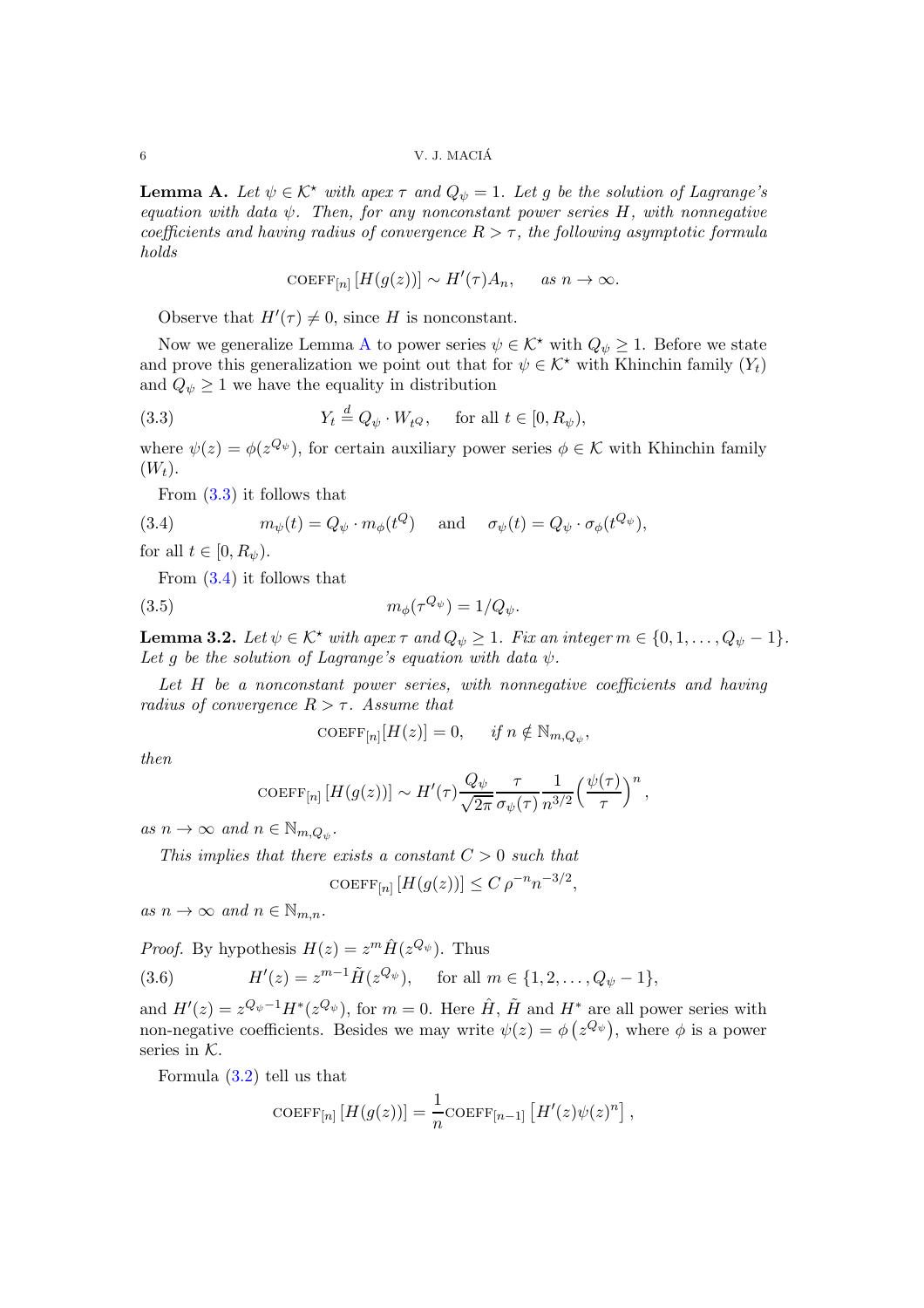therefore, for integers  $n \geq m$ , using [\(3.6\)](#page-5-3), we find that

$$
\text{COEFF}_{[n]}[H(g(z))] = \frac{1}{n} \text{COEFF}_{[n-m]} \left[ \tilde{H}(z^{Q_{\psi}}) \phi(z^{Q_{\psi}})^n \right],
$$

for all  $m \in \{1, 2, \ldots, Q_{\psi} - 1\}$  and also that

$$
\text{COEFF}_{[n]} \left[ H(g(z)) \right] = \frac{1}{n} \text{COEFF}_{[n-Q_{\psi}]} \left[ H^*(z^{Q_{\psi}}) \phi(z^{Q_{\psi}})^n \right],
$$

for  $m = 0$ .

Fix  $l \in \{1, 2, ..., Q_{\psi} - 1\}$ . For  $n = l + jQ_{\psi}$  we have

<span id="page-6-0"></span>(3.7) 
$$
\frac{1}{n} \text{COEFF}_{[n-l]} \left[ \tilde{H}(z^{Q_{\psi}}) \phi(z^{Q_{\psi}})^n \right] = \frac{1}{n} \text{COEFF}_{[j]} \left[ \tilde{H}(z) \phi(z)^n \right].
$$

For  $l = Q_{\psi}$  and  $n = l + jQ_{\psi}$  we have

<span id="page-6-1"></span>(3.8) 
$$
\frac{1}{n} \text{COEFF}_{[n-l]} \left[ H^*(z^{Q_{\psi}}) \phi(z^{Q_{\psi}})^n \right] = \frac{1}{n} \text{COEFF}_{[j]} \left[ H^*(z) \phi(z)^n \right].
$$

From  $(3.4)$  and  $(3.5)$  it follows that

$$
m_{\phi}(\tau^{Q_{\psi}}) = 1/Q_{\psi} \quad \text{and} \quad \sigma_{\psi}(\tau) = Q_{\psi} \cdot \sigma_{\phi}(\tau^{Q_{\psi}}).
$$

Moreover  $\tau^{Q_{\psi}j} = \tau^{n-m}$ .

Now we apply a large powers result from Section 8 in [\[7\]](#page-27-9) (this is the case  $j/n \to 1/Q_{\psi}$ , as  $n \to \infty$ ) to the right-hand side of [\(3.7\)](#page-6-0) and [\(3.8\)](#page-6-1). Rearranging terms in the asymptotic formula (see Section 8 in [\[7\]](#page-27-9)) we get that

$$
\text{COEFF}_{[n]}[H(g(z))] \sim H'(\tau) \frac{Q_{\psi}}{\sqrt{2\pi}} \frac{\tau}{\sigma_{\psi}(\tau)} \frac{1}{n^{3/2}} \Big(\frac{\psi(\tau)}{\tau}\Big)^n, \text{ as } n \to \infty \text{ and } n \in \mathbb{N}_{m,Q_{\psi}}.
$$

Remark 3.3. With the same hypothesis of Lemma [3.2](#page-5-5) we have that

COEFF<sub>[n]</sub>  $[H(g(z))] \sim H'(\tau)\rho^{-(m-1)}A_{n-m+1}$ , as  $n \to \infty$  and  $n \in \mathbb{N}_{m,Q_{\psi}}$ .

This follows combining Lemma [3.2](#page-5-5) with formula [\(3.1\)](#page-4-1).

From the previous asymptotic formula we obtain that there exists a constant  $C_{H,\psi} > 0$  such that

$$
\text{COEFF}_{[n]} \left[ H(g(z)) \right] \le C_{H,\psi} A_{n-m+1}, \quad \text{ as } n \to \infty \text{ and } n \in \mathbb{N}_{m,Q_{\psi}}.
$$

The previous relations also give that there exists a constant  $C > 0$  such that

 $\text{COEFF}_{[n]}[H(g(z))] \leq C\rho^{-n} n^{-3/2}, \quad \text{ as } n \to \infty \text{ and } n \in \mathbb{N}_{m,Q_{\psi}}.$ 

| ł |    | I  |
|---|----|----|
|   | ۰. | ۰. |
|   |    |    |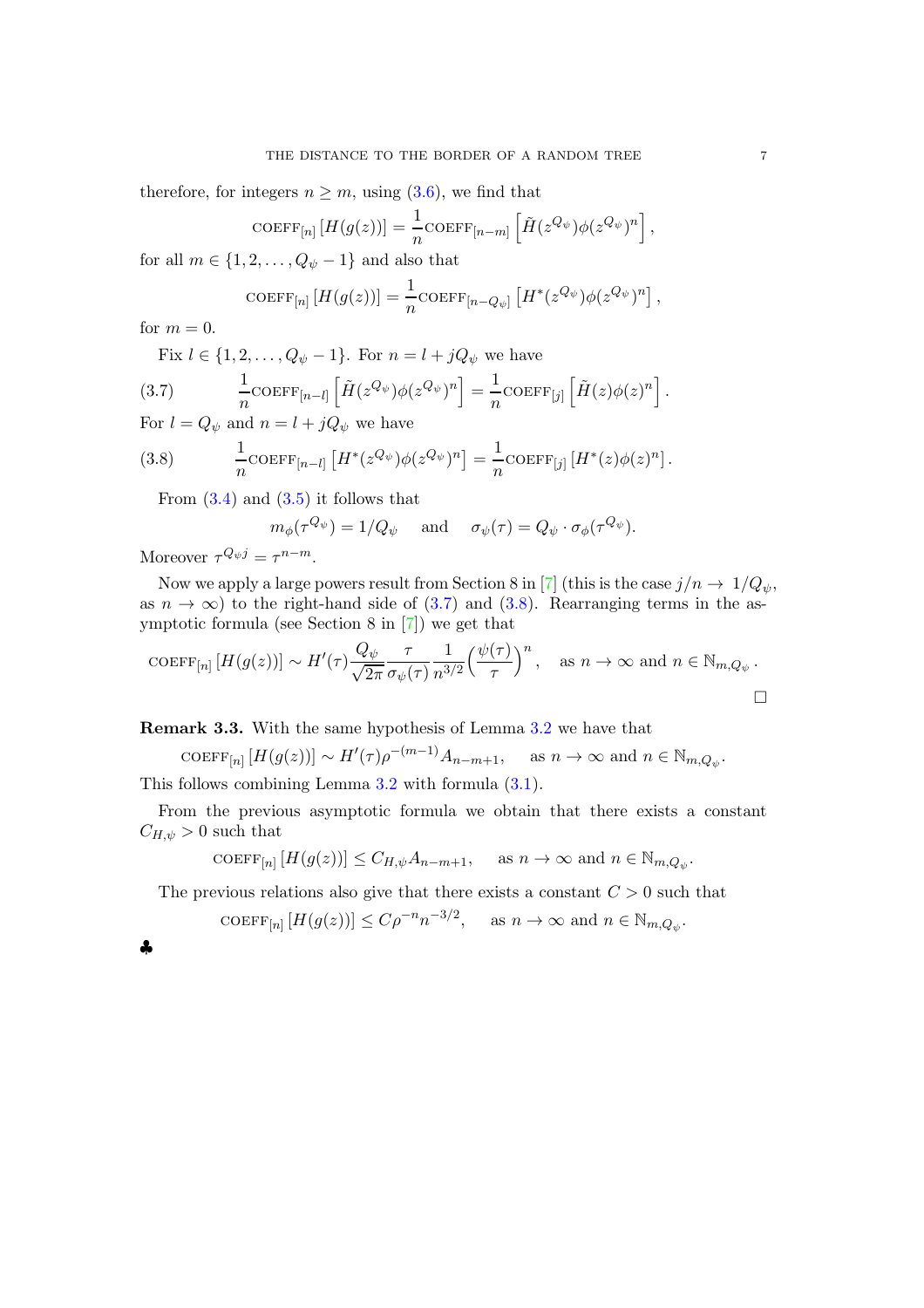# 8  $V. J. MACI$ Á

### 4. Iteration and Lagrange's equation

We fix now a power series  $\psi(z) = \sum_{n=0}^{\infty} b_n z^n$  in  $\mathcal{K}^*$  with apex  $\tau$ . Recall that the radius of convergence of the solution g of Lagrange's equation with data  $\psi$  is given by  $\rho = \tau / \psi(\tau)$ .

For z in the disk  $\{|z| \leq \rho\}$  consider the sequence of power series given by the recurrence

(4.1) 
$$
g_n(z) = z\psi(g_{n-1}(z)), \text{ for } n \ge 1,
$$

starting off with  $g_0(z) = b_0 z$ .

This sequence is well defined. Observe that

<span id="page-7-0"></span>(4.2) 
$$
b_0 \, \rho = \tau / (\psi(\tau) / b_0) < \tau < R_\psi \, .
$$

Using inequality [\(4.2\)](#page-7-0) combined with the fact that  $\psi \in \mathcal{K}^*$  we find that

 $|g_1(z)| = |z\psi(b_0z)| < \rho \psi(\tau) = \tau$ , for all  $|z| \leq \rho$ .

By induction on  $n \geq 0$  we conclude that for any integer  $n \geq 0$  we have

(4.3) 
$$
|g_n(z)| < \tau, \quad \text{for all } |z| \le \rho,
$$

in particular, this implies that the functions in the sequence  ${g_n}_{n>0}$  are continuous on the boundary of the disk of center  $z = 0$  and radius  $\rho$ .

The sequence  $(g_n)_{n\geq 1}$  converges uniformly in the closure of the disk  $\mathbb{D}(0,\rho)$  to the power series g. See Remark 2.7 in  $[14, p. 9]$  and also  $[23]$  for more details about this iteration setting.

The iteration scheme we are interested in this paper is not the above but the following. Start with  $q_0(z) = q(z)$  and define recursively

<span id="page-7-2"></span>(4.4) 
$$
g_k(z) = z \big[ \psi(g_{k-1}(z)) - b_0 \big], \text{ for } k \ge 1.
$$

Write the expansion  $g_k(z) = \sum_{n=1}^{\infty} A_n^{(k)} z^n$ . It follows that  $A_n^{(k)} = 0$  for  $1 \le n \le k$ and that

<span id="page-7-3"></span>(4.5) 
$$
0 \le A_n^{(k)} \le A_n^{(k-1)} \le A_n
$$
, for  $n \ge 1$  and  $k \ge 1$ .

This means, in particular, that each power series  $g_k$  has radius of convergence at least  $\rho$ , and that the sequence of the  $g_k$  converges to 0 uniformly in the closed disk  $\mathrm{cl}(\mathbb{D}(0,\rho))$ 

Define the bivariate analytic function

 $G(z, w) = z(\psi(w) - b_0), \quad \text{for } |z| \le \rho, |w| \le \tau.$ 

The bound

<span id="page-7-1"></span>(4.6)  $|G(z, w)| \leq \tau$ , for  $|z| \leq \rho, |w| \leq \tau$ ,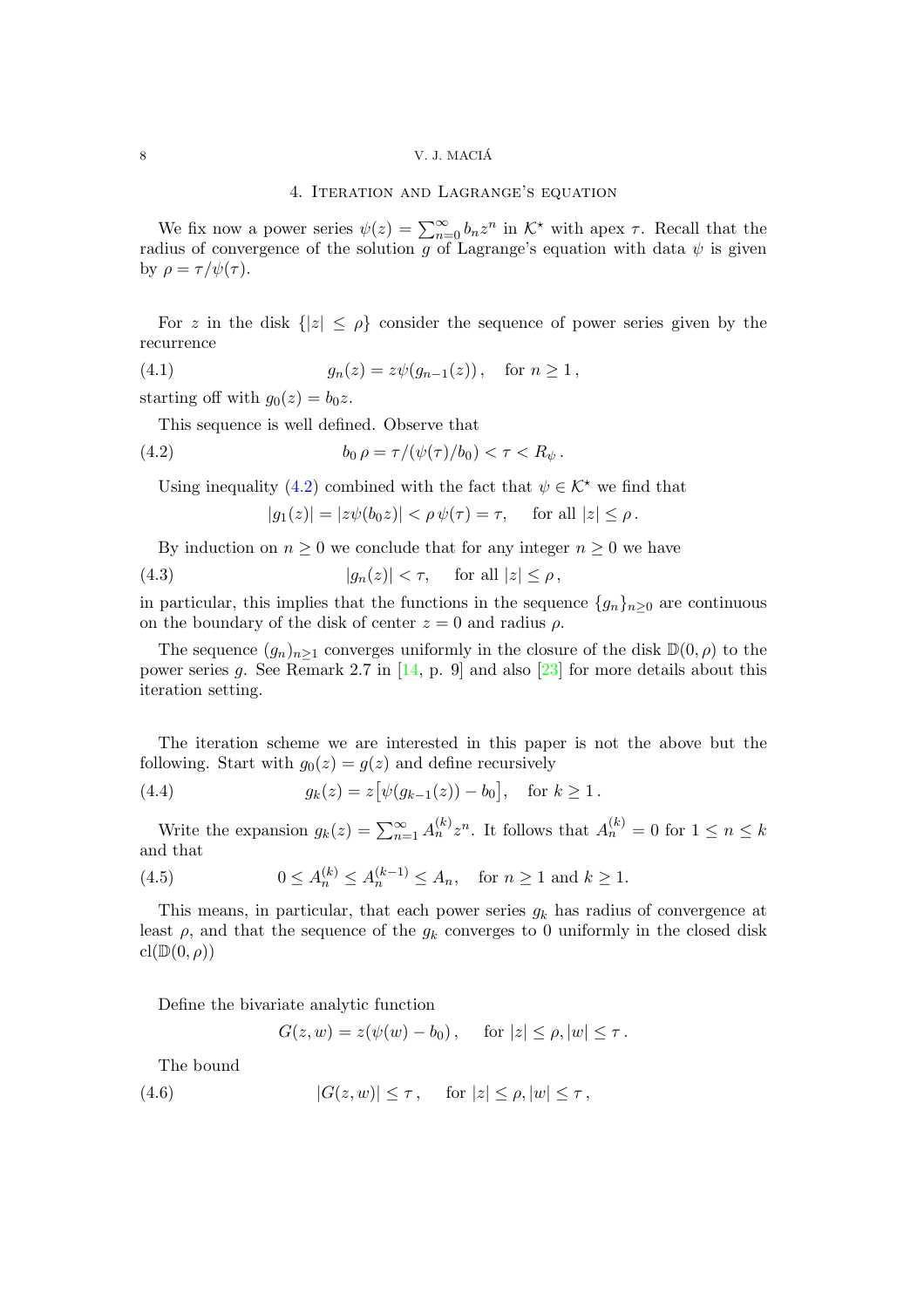follows since, for  $|z| \leq \rho$  and  $|w| \leq \tau$ , we have that

$$
|z||\psi(w) - b_0| \leq |z| \sum_{j=1}^{\infty} |b_j||w|^j \leq |z|\psi(|w|) \leq \rho\psi(\tau) = \tau.
$$

Inequality [\(4.6\)](#page-7-1) allows us to iterate  $G(z, w)$  with respect to the second variable: for any integer  $k \geq 1$  we denote

$$
G_k(z, w) = G(z, G_{k-1}(z, w)), \quad \text{ for all } |z| \le \rho \text{ and } |w| \le \tau,
$$

the k-th iterate of  $G(z, w)$  in the second variable, starting with  $G_0(z, w) = w$ .

For any integer  $k \geq 0$  we have that

<span id="page-8-2"></span>(4.7) 
$$
g_k(z) = G_k(z, g(z)), \text{ for } |z| \le \rho.
$$

<span id="page-8-3"></span>Observe that

(4.8) 
$$
z\frac{\partial G}{\partial z}(z,w) = G(z,w)
$$
 and  $\frac{\partial G}{\partial w}(z,w) = z\psi'(w)$ , for  $|z| \le \rho$  and  $|w| \le \tau$ .

The main aim of this section is to obtain the following asymptotic result about the coefficients  $A_n^{(k)}$ :

<span id="page-8-0"></span>**Theorem 4.1.** For each  $k \geq 0$ ,

$$
\lim_{\substack{n \to \infty; \\ n \in \mathbb{N}_{1, Q_{s\wedge}}} \frac{A_n^{(k)}}{A_n} = \frac{\partial G_k}{\partial w}(\rho, \tau).
$$

The proof of Theorem [4.1](#page-8-0) is contained in Section [4.2](#page-11-0) and it is based on a number of lemmas about  $G(z, w)$  which are described in the next section.

**Remark 4.2.** We can extend Theorem [4.1](#page-8-0) in the following way: assume that  $\psi \in \mathcal{K}$ has radius of convergence  $R_{\psi} < \infty$  and also that

(1) 
$$
\lim_{t \uparrow R_{\psi}} m_{\psi}(t) \triangleq M_{\psi} = 1,
$$

(2) 
$$
\lim_{t\uparrow R_{\psi}}\psi''(t)<\infty.
$$

Denote  $\rho = R_{\psi}/\psi(R_{\psi})$  and  $\tau = R_{\psi}$ , then we have

$$
\lim_{\substack{n \to \infty; \\ n \in \mathbb{N}_{1, Q_{\psi}}}} \frac{A_n^{(k)}}{A_n} = \frac{\partial G_k}{\partial w}(\rho, \tau).
$$

The argument to prove this result is exactly the same than that of Theorem [4.1.](#page-8-0) The only difference appears in the proof of the auxiliary lemmas of Subsection [4.1,](#page-9-0) these proofs now rely on some asymptotic results appearing in [\[7\]](#page-27-9). These results extend the asymptotic formulas in Section [3](#page-3-0) to the case  $M_{\psi} = 1$  and  $\tau = R_{\psi}$ .

Remark 4.3. It is possible to generalize the previous iteration scheme in the following way: consider  $\psi(z) = \sum_{n \geq 0} b_n z^n \in \mathcal{K}^*$  and fix  $\mathcal{I} \subset \{n \geq 0 : b_n > 0\}$  a proper subset of indices such that  $0 \in \mathcal{I}$ . Define

<span id="page-8-1"></span>(4.9) 
$$
S_{\mathcal{I}}(z,w) = z(\psi(w) - \psi_{\mathcal{I}}(w)) = z\psi_{\mathcal{I}^c}(w), \text{ for all } |z| \leq \rho \text{ and } |w| \leq \tau,
$$

where  $\psi_{\mathcal{I}}(z) \triangleq \sum_{n \in \mathcal{I}} b_n z^n$  and  $\mathcal{I}^c$  denotes the complement of  $\mathcal{I}$  in the set of indices  ${n \geq 0 : b_n > 0}.$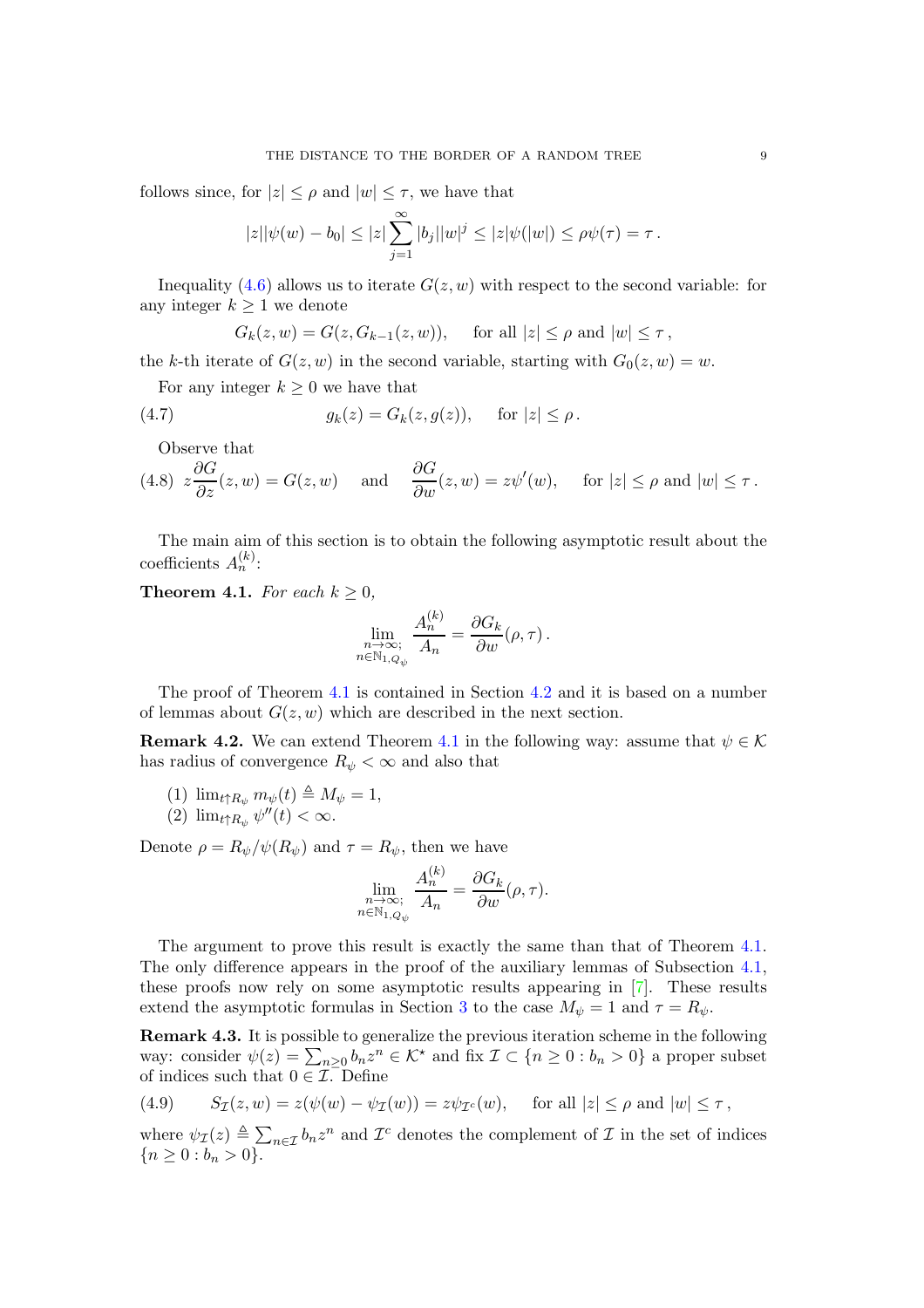Observe that

<span id="page-9-1"></span>(4.10)  $|S_{\mathcal{I}}(z, w)| \leq G(|z|, |w|) \leq \tau$ , for all  $|z| \leq \rho$  and  $|w| \leq \tau$ .

Inequality [\(4.10\)](#page-9-1) allows us to iterate  $S(z, w)$  with respect to the second variable: for any integer  $m \geq 1$  we denote

$$
S_{\mathcal{I},m}(z,w) = S_{\mathcal{I}}(z, S_{\mathcal{I},m-1}(z,w)), \quad \text{ for all } |z| \le \rho \text{ and } |w| \le \tau,
$$

the m-th iterate in the second variable of  $S_{\mathcal{I}}(z, w)$ , starting off with  $S_{\mathcal{I},0}(z, w) = w$ .

Now consider the sequence of analytic functions

(4.11) 
$$
f_{\mathcal{I},m}(z) = S_{\mathcal{I},m}(z,g(z)), \quad \text{for all } |z| \leq \rho,
$$

this power series has Taylor expansion

(4.12) 
$$
f_{\mathcal{I},m}(z) = \sum_{n\geq 0} B_n^{(m)} z^n, \text{ for all } |z| \leq \rho,
$$

and verifies the recurrence

$$
f_{\mathcal{I},m}(z) = z(\psi - \psi_{\mathcal{I}})(f_{\mathcal{I},m-1}(z)), \quad \text{ for all } m \ge 1,
$$

starting with  $f_{\mathcal{I},0}(z) = g(z)$ .

<span id="page-9-0"></span>Taking  $\mathcal{I} = \{0\}$  in [\(4.9\)](#page-8-1) we retrieve the iteration scheme [\(4.4\)](#page-7-2).

4.1. Some lemmas concerning  $G(z, w)$ . The following lemma gives an explicit expression for the partial derivative with respect to z of the iterate  $G_k(z, w)$ .

<span id="page-9-3"></span>**Lemma 4.4.** For any integer  $k \geq 1$  we have

<span id="page-9-2"></span>(4.13) 
$$
\frac{\partial G_k}{\partial z}(z,w) = \sum_{j=1}^k \frac{\partial G}{\partial z}(z, G_{k-j}(z,w)) \prod_{i=1}^{j-1} \frac{\partial G}{\partial w}(z, G_{k-i}(z,w)),
$$

for  $|z| \leq \rho$  and  $|w| \leq \tau$ , with the convention that the empty product is 1.

*Proof.* Formula [\(4.13\)](#page-9-2) is proved by induction on k. For  $k = 1$ , the right-hand side of [\(4.13\)](#page-9-2) simplifies and reduces to  $(\partial G/\partial z)(z, w)$ , as it should.

Assume that identity [\(4.13\)](#page-9-2) holds for  $k \geq 1$ , then

$$
(\star) \quad \frac{\partial G_{k+1}}{\partial z}(z,w) = \frac{\partial}{\partial z}G(z, G_k(z,w)) = \frac{\partial G}{\partial z}(z, G_k(z,w)) + \frac{\partial G}{\partial w}(z, G_k(z,w))\frac{\partial G_k}{\partial z}(z,w).
$$

Substituting the expression [\(4.13\)](#page-9-2) for  $\partial G_k/\partial z$  in  $(\star)$  we find that

$$
\frac{\partial G_{k+1}}{\partial z}(z,w) = \sum_{j=1}^{k+1} \frac{\partial G}{\partial z}(z, G_{k+1-j}(z,w)) \prod_{i=1}^{j-1} \frac{\partial G}{\partial w}(z, G_{k+1-i}(z,w)).
$$

<span id="page-9-4"></span>The following lemma gives an asymptotic upper bound for the coefficients of  $(\partial G_k/\partial z)(z, g(z))$ . **Lemma 4.5.** For any integer  $k \geq 1$  we have

$$
\text{COEFF}_{[n]} \left[ \frac{\partial G_k}{\partial z}(z, g(z)) \right] = O(\rho^{-n} n^{-3/2}), \quad \text{as } n \to \infty \text{ and } n \in \mathbb{N}_{0, Q_{\psi}}.
$$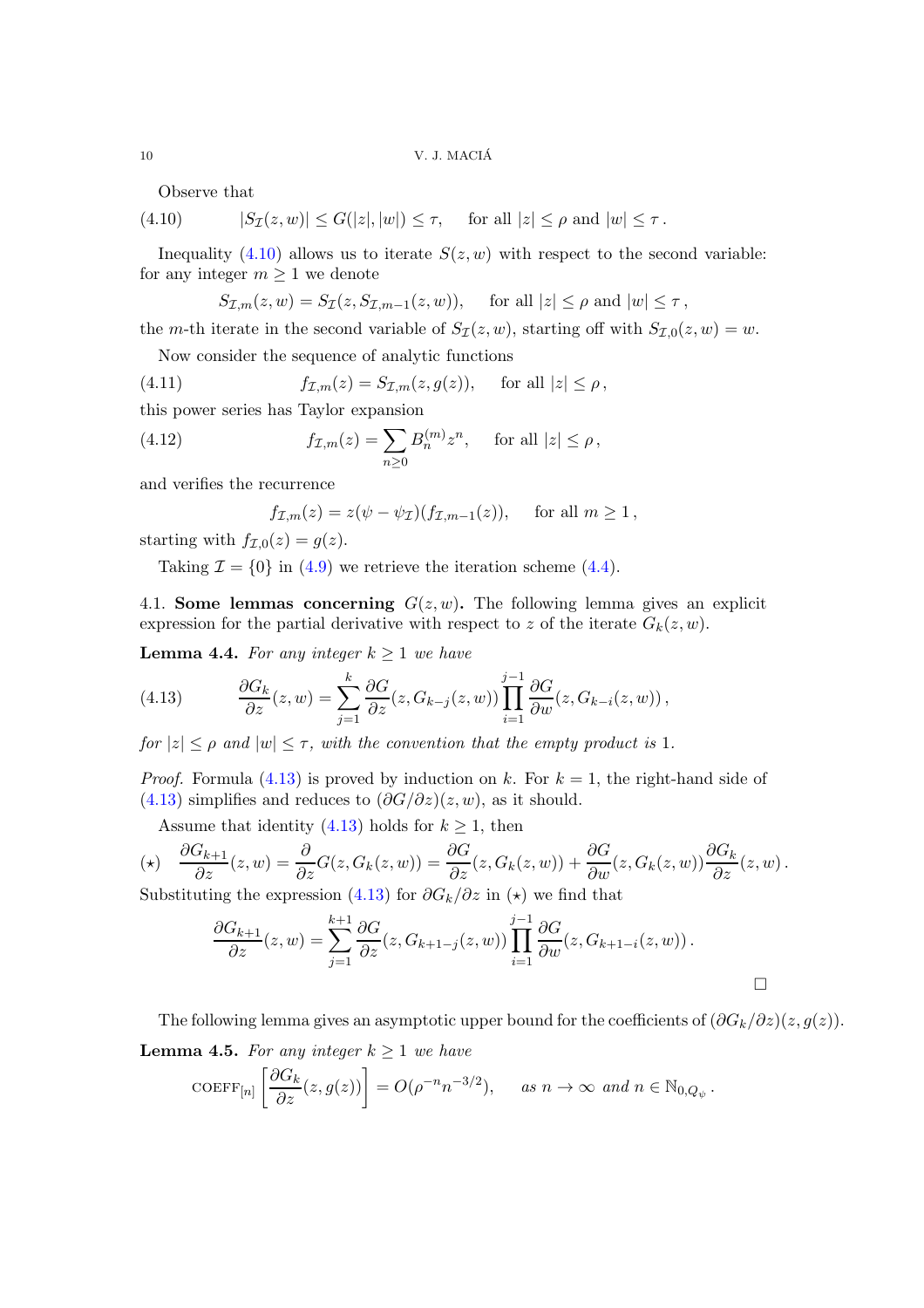*Proof.* Combining formulas  $(4.7)$  and  $(4.8)$  with Lemma [4.4](#page-9-3) we have that

$$
\text{COEFF}_{[n]} \left[ \frac{\partial G_k}{\partial z}(z, g(z)) \right] = \sum_{j=1}^k \text{COEFF}_{[n]} \left[ \frac{\partial G}{\partial z}(z, g_{k-j}(z)) \prod_{i=1}^{j-1} \frac{\partial G}{\partial w}(z, g_{k-i}(z)) \right]
$$

$$
= \sum_{j=1}^k \text{COEFF}_{[n]} \left[ \frac{g_{k+1-j}(z)}{z} \prod_{i=1}^{j-1} \frac{\partial G}{\partial w}(z, g_{k-i}(z)) \right].
$$

From the inequalities [\(4.5\)](#page-7-3) we then deduce, for  $n \geq 1$ , that

$$
\sum_{j=1}^k \mathrm{COEFF}_{[n]} \left[ \frac{g_{k+1-j}(z)}{z} \prod_{i=1}^{j-1} \frac{\partial G}{\partial w}(z, g_{k-i}(z)) \right] \leq \sum_{j=1}^k \mathrm{COEFF}_{[n+1]} \left[ g(z) \frac{\partial G}{\partial w}(z, g(z))^{j-1} \right].
$$

For  $1 \leq j \leq k$  we have, using [\(4.8\)](#page-8-3), that

$$
\text{COEFF}_{[n+1]} \left[ g(z) \frac{\partial G}{\partial w}(z, g(z))^{j-1} \right] = \text{COEFF}_{[n+2-j]} \left[ g(z) \psi'(g(z))^{j-1} \right].
$$

Write  $H(w) = w\psi'(w)^{j-1}$ . Observe that H is a nonconstant power series which can be written as  $H(w) = w^{1+(Q_{\psi}-1)(j-1)} \tilde{H}(z^{Q_{\psi}}) = w^{Q_{\psi}(j-1)+2-j} \tilde{H}(z^{Q_{\psi}})$ , for certain auxiliary power series  $\tilde{H}$ .

Applying Lemma [3.2](#page-5-5) with  $H(w) = w\psi'(w)^{j-1}$  and  $m = Q_{\psi}(j-1) + 2 - j$ , we conclude that there exists a constant  $E_j > 0$  such that

COEFF[n+2-j]  $[g(z)\psi'(g(z))^{j-1}] \leq E_j \rho^{-n} n^{-3/2}$ , as  $n \to \infty$  and  $n \in \mathbb{N}_{0,Q_{\psi}}$ . Observe that for integers  $n \ge 1$  such that  $n \equiv 0$ , mod  $Q_{\psi}$  we have that  $n + 2 - j \equiv m$ , mod  $Q_{\psi}$ .

Then we conclude, with 
$$
D_k = \sum_{j=1}^k E_j
$$
, that  
\n
$$
\text{COEFF}_{[n]} \left[ \frac{\partial G_k}{\partial z} (z, g(z)) \right] \le D_k \rho^{-n} n^{-3/2}, \quad \text{as } n \to \infty \text{ and } n \in \mathbb{N}_{0, Q_{\psi}}.
$$

For the coefficients of  $(\partial G_k/\partial w)(z, g(z))$  we have:

<span id="page-10-1"></span>**Lemma 4.6.** For any integer  $k \geq 1$  we have

$$
COEFF_{[n]} \left[ \frac{\partial G_k}{\partial w}(z, g(z)) \right] = O(\rho^{-n} n^{-3/2}), \quad \text{as } n \to \infty \text{ and } n \in \mathbb{N}_{0, Q_{\psi}}.
$$

<span id="page-10-0"></span>*Proof.* Applying the chain rule to  $G_k(z, w)$  and using [\(4.7\)](#page-8-2) and [\(4.8\)](#page-8-3), we obtain that (4.14)

$$
\frac{\partial G_k}{\partial w}(z,g(z)) = \prod_{j=0}^{k-1} \frac{\partial G}{\partial w}(z, G_j(z, g(z))) = z^k \prod_{j=0}^{k-1} \psi'(G_j(z, g(z))) = z^k \prod_{j=0}^{k-1} \psi'(g_j(z)),
$$

for  $|z| < \rho$  and  $|w| < \tau$ .

Appealing to [\(4.5\)](#page-7-3) we deduce that

$$
\mathrm{COEFF}_{[n]} \left[ \frac{\partial G_k}{\partial w}(z, g(z)) \right] \leq \mathrm{COEFF}_{[n-k]} (\psi'(g(z))^k).
$$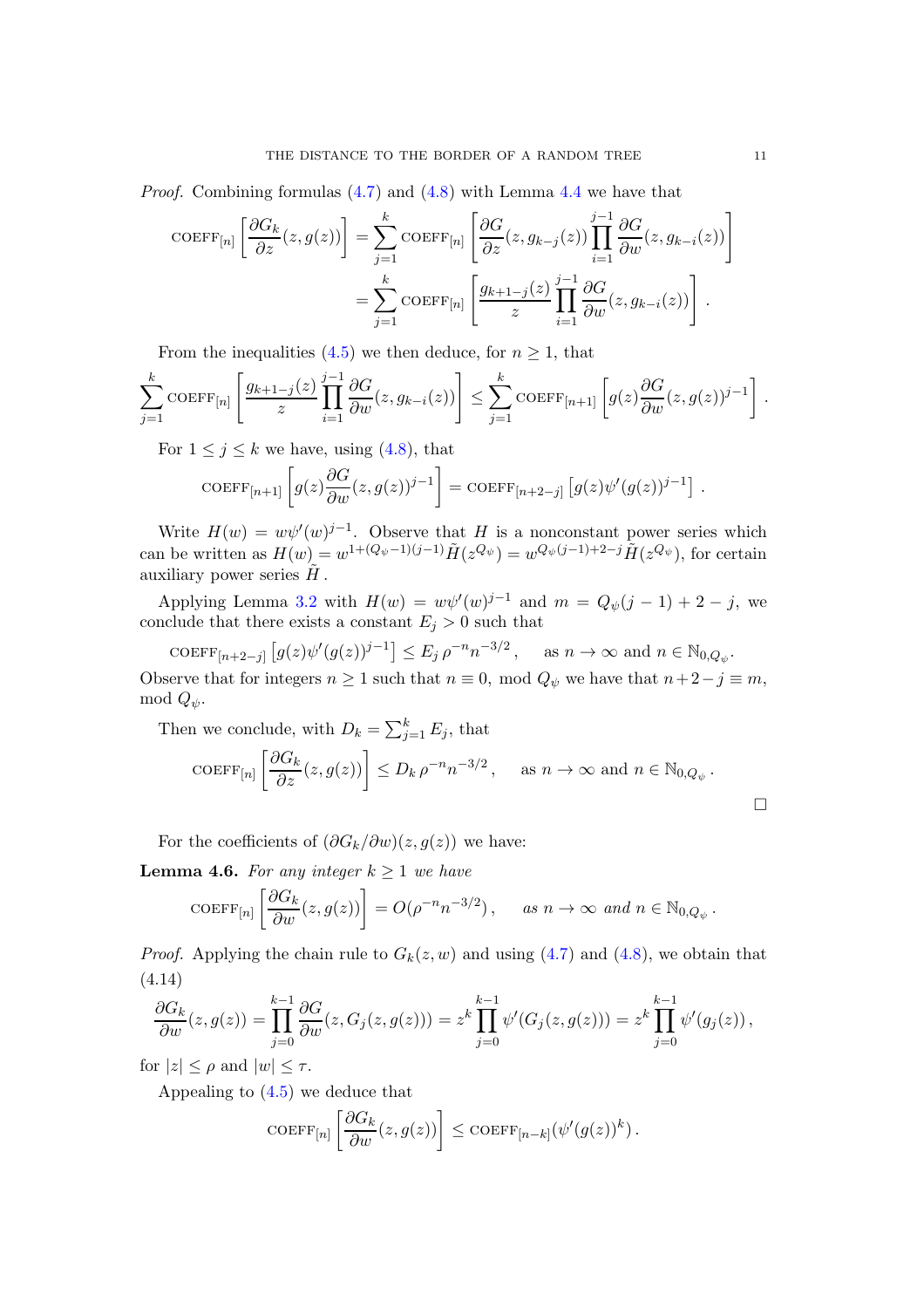12 V. J. MACIA´

First observe that for integers  $j \geq 0$  we have

<span id="page-11-1"></span>(4.15) COEFF<sub>[j]</sub> 
$$
(\psi'(g_j(z))) = \sum_{n\geq 0} b_n \text{COEFF}_{[j]} (g_j(z)^n) \leq \text{COEFF}_{[j]} [\psi'(g(z))] .
$$

Here we use the formula for the coefficients of a finite product of powers series and also that  $A_n^{(l)} \leq A_n$ , for any pair of nonnegative integers  $l \geq 0$  and  $n \geq 1$ .

Combining the convolution formula with inequality [\(4.15\)](#page-11-1) we conclude that

$$
\text{COEFF}_{[n]} \left[ \frac{\partial G_k}{\partial w}(z, g(z)) \right] = \text{COEFF}_{[n-k]} \left[ \prod_{j=0}^{k-1} \psi'(G_j(z, g(z))) \right] \le \text{COEFF}_{[n-k]} \left[ \psi'(g(z))^k \right].
$$

Denote  $H(w) = \psi'(w)^k$ , this function is nonconstant; recall that  $\psi \in \mathcal{K}^*$  cannot be a polynomial of degree 1. The power series H can be written as  $H(w)$  =  $w^{(Q_{\psi}-1)k}\tilde{H}(w^{Q_{\psi}})$ , for certain auxiliary power series  $\tilde{H}$  with nonnegative coefficients. In fact  $H(w) = w^m(w^{Q_{\psi}(j(Q_{\psi}-1)+l-1)}\tilde{H}(w^{Q_{\psi}}))$  with  $m = Q_{\psi} - l$  and  $k = jQ_{\psi} + l$ ,

for  $j \geq 0$  and  $l \in \{0, 1, \ldots, Q_{\psi} - 1\}$ . Observe that  $m + k \equiv 0$ , mod  $Q_{\psi}$ .

Applying Lemma  $3.2$  with  $m$  as in the previous paragraph we find that

<span id="page-11-2"></span>(4.16)  $\text{COEFF}_{[n-k]}[\psi'(g(z))^k] \sim C_{H,\psi} \rho^{-n} n^{-3/2}$ , as  $n \to \infty$  and  $n \in \mathbb{N}_{0,Q_{\psi}}$ , where  $C_{H,\psi}$  is a positive constant. For integers  $n \geq k$  such that  $n \equiv 0$ , mod  $Q_{\psi}$  we have that  $n - k \equiv m$ , mod  $Q_{\psi}$ .

Using equation [\(4.16\)](#page-11-2), we conclude that there exists a constant  $C > 0$  such that

$$
\text{COEFF}_{[n]} \left[ \frac{\partial G_k}{\partial w}(z, g(z)) \right] \le C \rho^{-n} n^{-3/2}, \quad \text{as } n \to \infty \text{ and } n \in \mathbb{N}_{0, Q_{\psi}}.
$$

<span id="page-11-3"></span>**Lemma 4.7.** For any  $k \geq 0$  we have

$$
\frac{\partial G_k}{\partial w}(\rho, \tau) \neq 0.
$$

*Proof.* Using [\(4.14\)](#page-10-0) and that  $g(\rho) = \tau$ , we have that

$$
\frac{\partial G_k}{\partial w}(\rho, \tau) = \frac{\partial G_k}{\partial w}(\rho, g(\rho)) = \rho^k \prod_{j=0}^{k-1} \psi'(g_j(\rho)).
$$

Now,  $\psi'(g_j(\rho)) = 0$  could only happen if  $\psi'(0) = 0$  and  $g_j(\rho) = 0$ , which means  $g_j \equiv 0$ . The iteration scheme [\(4.4\)](#page-7-2) then implies that  $g_{j-1} \equiv 0$ , and then that  $g_{j-2} \equiv 0$ and, finally, that  $g \equiv 0$ , which is not the case. Thus  $(\partial G_k/\partial w)(\rho, \tau) \neq 0$ .

 $\Box$ 

<span id="page-11-0"></span>4.2. **Proof of Theorem 4.1.** Fix 
$$
k \ge 1
$$
. From (4.7) we have that

$$
g'_k(z) = \frac{\partial G_k}{\partial z}(z, g(z)) + \frac{\partial G_k}{\partial w}(z, g(z))g'(z), \quad \text{ for all } |z| < \rho.
$$

We estimate now the coefficients of  $g'_k(z)$  using the expression above.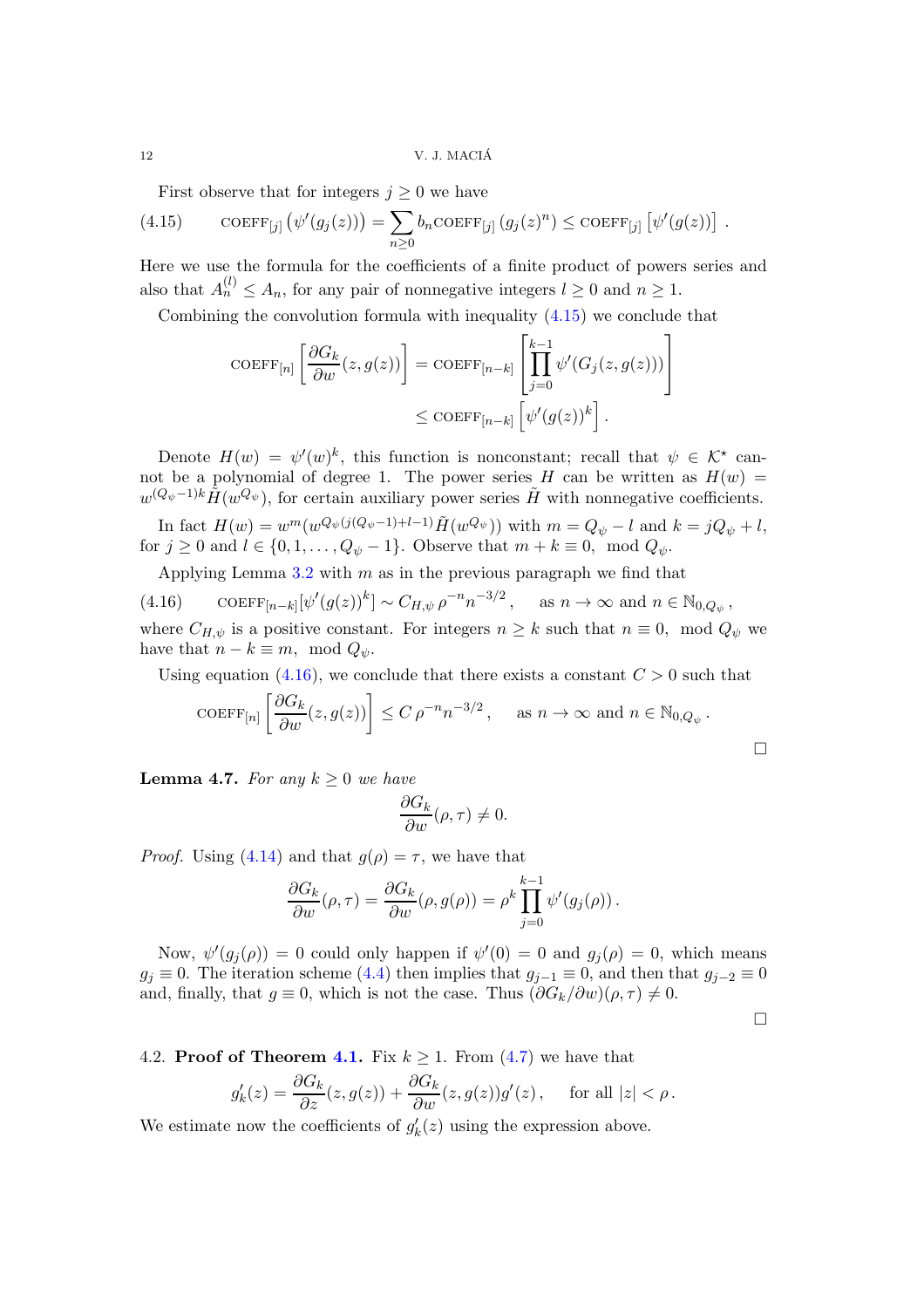Lemma [4.5](#page-9-4) tells us that the first summand of  $g'_k(z)$  satisfies

$$
\text{COEFF}_{[n]} \left[ \frac{\partial G_k}{\partial z}(z, g(z)) \right] = O(\rho^{-n} n^{-3/2}), \quad \text{ as } n \to \infty \text{ and } n \in \mathbb{N}_{0, Q_{\psi}}.
$$

To estimate the coefficients of the second summand we apply Corollary [A](#page-3-1) with  $(\partial G_k/\partial w)(z, g(z))$  in the role of  $B(z)$  and  $g'(z)$  in the role of  $C(z)$  and  $r = \rho$ .

For  $(\partial G_k/\partial w)(z, g(z))$ , using Lemma [4.6,](#page-10-1) we have that

$$
(\star) \quad \text{COEFF}_{[n]} \left[ \frac{\partial G_k}{\partial w}(z, g(z)) \right] = O\big(\rho^{-n} n^{-3/2}\big) \,, \quad \text{as } n \to \infty \text{ and } n \in \mathbb{N}_{0, Q_{\psi}} \,.
$$

On the other hand, for  $g'(z)$  and because of formula  $(3.1)$  we have that

$$
(\star \star) \quad \text{COEFF}_{[n]}(g'(z)) \sim C\rho^{-n} n^{-1/2} \,, \quad \text{as } n \to \infty \text{ and } n \in \mathbb{N}_{0,Q_{\psi}},
$$
 positive constant  $C$ 

for a positive constant C.

The estimates ( $\star$ ) and ( $\star\star$ ) combined with Lemma [4.7](#page-11-3) allow us to apply Corollary [A,](#page-3-1) with  $\alpha = 1/2$  and  $\beta = 3/2$ , and deduce that

$$
\text{COEFF}_{[n]} \left[ \frac{\partial G_k}{\partial w}(z, g(z)) g'(z) \right] \sim \frac{\partial G_k}{\partial w}(\rho, \tau) (n+1) A_{n+1}, \quad \text{as } n \to \infty \text{ and } n \in \mathbb{N}_{0, Q_{\psi}}.
$$

Therefore we conclude that

 $\text{coeff}_{[n]}\left[g_k'(z)\right] = (n+1)A_{n+1}^{(k)} \sim$  $\frac{\partial G_k}{\partial w}(\rho, \tau) (n+1) A_{n+1}$ , as  $n \to \infty$  and  $n \in \mathbb{N}_{0, Q_{\psi}}$ , which is equivalent to  $\langle i \rangle$ 

$$
\lim_{\substack{n \to \infty, \\ n \in \mathbb{N}_{1, Q_{\psi}}}} \frac{A_n^{(\kappa)}}{A_n} = \frac{\partial G_k}{\partial w}(\rho, \tau).
$$

**Remark 4.8.** Assume that  $Q_{\psi} = 1$ . For any integer  $m \geq 0$ , we can apply the asymptotic estimates of this section to the coefficients of the sequence  $f_{\mathcal{I},m}(z)$  =  $S_{\mathcal{I},m}(z,g(z)).$ 

The power series expansions of  $S_{\mathcal{I},m}$  and  $G_m$  are given by:

$$
S_{\mathcal{I},m}(z,w) = \sum_{l,s \ge 0} S_{l,s}^{(m)} z^l w^m \quad \text{and} \quad G_m(z,w) = \sum_{l,s \ge 0} G_{l,s}^{(m)} z^l w^m,
$$

for all  $|z| \leq \rho$  and  $|w| \leq \tau$ .

By induction on  $m \geq 0$  it follows that

<span id="page-12-0"></span>(4.17) 
$$
S_{l,s}^{(m)} \le G_{l,s}^{(m)}, \text{ for all } l, s \ge 0.
$$

Combining inequality [\(4.17\)](#page-12-0) with Lemmas [4.5](#page-9-4) and [4.6](#page-10-1) we find that

$$
\text{COEFF}_{[n]} \left[ \frac{\partial S_{\mathcal{I},m}}{\partial z}(z,g(z)) \right] \le \text{COEFF}_{[n]} \left[ \frac{\partial G_m}{\partial z}(z,g(z)) \right] = O(\rho^{-n} n^{-3/2}), \quad \text{as } n \to \infty,
$$
 and also that

and also that

$$
\text{COEFF}_{[n]} \left[ \frac{\partial S_{\mathcal{I},m}}{\partial w}(z,g(z)) \right] \leq \text{COEFF}_{[n]} \left[ \frac{\partial G_m}{\partial w}(z,g(z)) \right] = O(\rho^{-n} n^{-3/2}), \quad \text{as } n \to \infty.
$$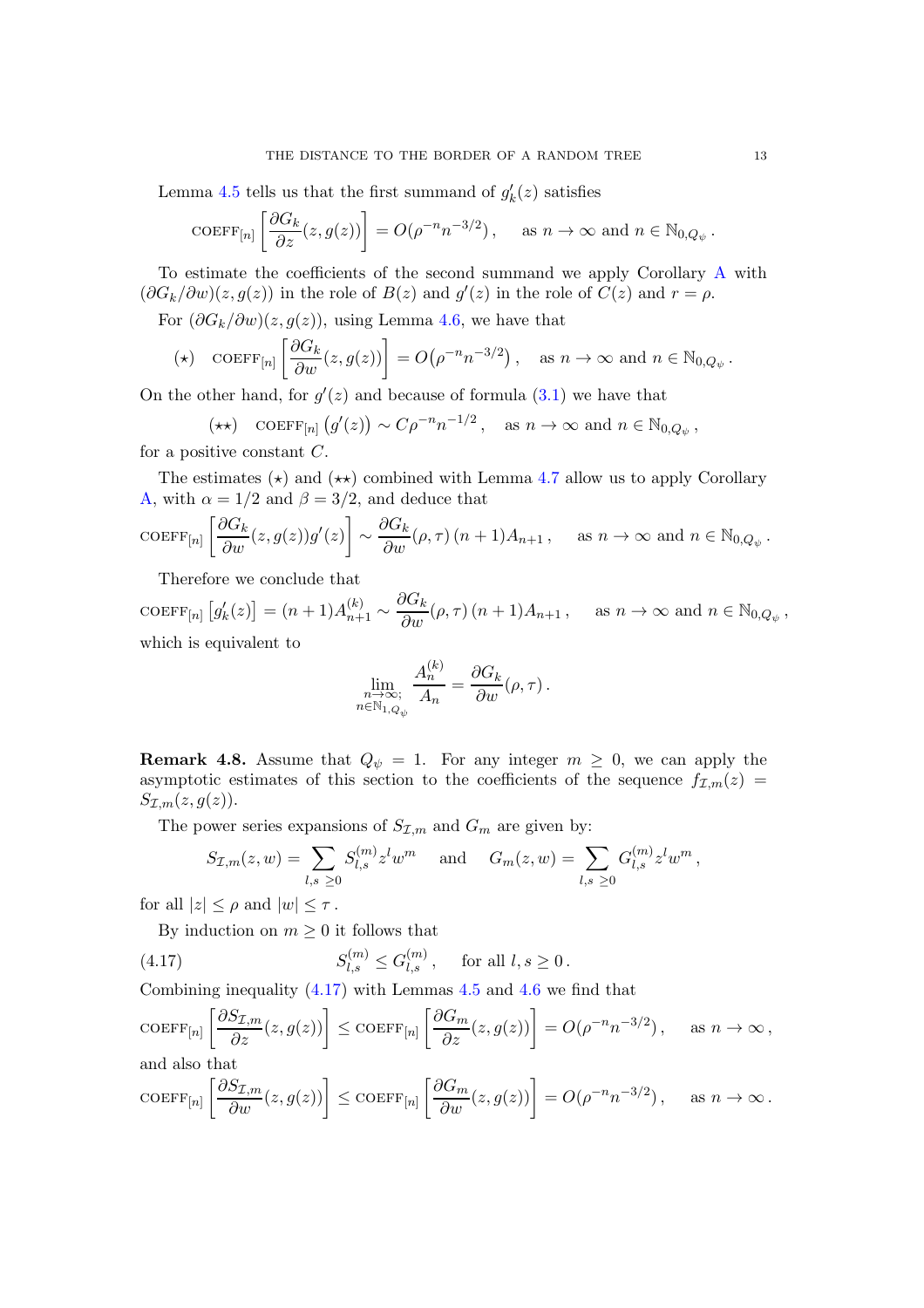14 V. J. MACIA´

Applying the same strategy than in the case  $\mathcal{I} = \{0\}$  we find that

$$
\lim_{n \to \infty} \frac{B_n^{(m)}}{A_n} = \frac{\partial S_{\mathcal{I},m}}{\partial w}(\rho, \tau).
$$

♣

### 5. Trees

5.1. Rooted trees. A finite rooted tree  $a$  is a finite connected graph without cycles with a distinguished node called root.

The set of leaves (nodes of degree 1, other than the root) of a is denoted by leaves(a); we also refer to leaves(*a*) as the *border* of *a*.

5.1.1. Generations and distances on a rooted tree. If  $u, v$  are distinct nodes on a rooted tree, its distance  $d(u, v)$  is the length (number of edges) of the unique path (not repeating nodes) that connects u and v. If  $u = v$ , the distance is  $d(u, v) = 0$ .

For integer  $n \geq 0$ , the *n*th generation of a rooted tree a is the set of nodes at exactly distance *n* from the root. The 0-th generation consists simply of the root.

For a node u in the nth generation of a, the neighboring nodes in generation  $n+1$ are called the *descendants* of  $u$ . The *outdegree* of a node  $u$  of  $a$  is the number of its descendants. The leaves are the nodes with no descendants. The *genealogy* of a node  $v$  of a is the set of nodes in a which lie in the (unique) path connecting the root to  $v$ .

The *distance*  $\partial(a)$  to the border of the rooted tree a is defined as

$$
\partial(a) = \min\{d(\text{root}, u) : u \in \text{leaves}(a)\},\
$$

in other terms, the distance to the border of the rooted tree  $a$  is the generation of the leaf with the shortest genealogy. In turn, the height  $h(a)$  of a rooted tree is

$$
h(a) = \max\{d(\text{root}, u) : u \in \text{leaves}(a)\}.
$$

The *outdegree profile* of a rooted tree  $a$  is the list of nonnegative integers

$$
(k_0(a), k_1(a), \dots),
$$

where  $k_j(a)$  is the number of nodes of a with outdegree j. Observe that if a has n nodes then  $k_j(a) = 0$ , for  $j \ge n$ , and that  $\sum_{j=0}^{n-1} k_j(a) = n$  and  $\sum_{j=1}^{n-1} j k_j(a) = n - 1$ .

5.1.2. Weight of a tree associated to  $\psi \in \mathcal{K}$ . Fix  $\psi(z) = \sum_{n=0}^{\infty} b_n z^n \in \mathcal{K}$ . For any rooted tree a with n nodes, the  $\psi$ -weight  $w_{\psi}(a)$  of a (associated to  $\psi$ ) is

<span id="page-13-0"></span>(5.1) 
$$
w_{\psi}(a) = \prod_{j=0}^{\infty} b_j^{k_j(a)},
$$

where  $(k_0(a), k_1(a), \dots)$  is the outdegree profile of a. The product above is actually a finite product, since  $k_i(a)$  are not 0 only for a finite number of j's. For details about these weights we refer to [\[15,](#page-27-13) p. 999].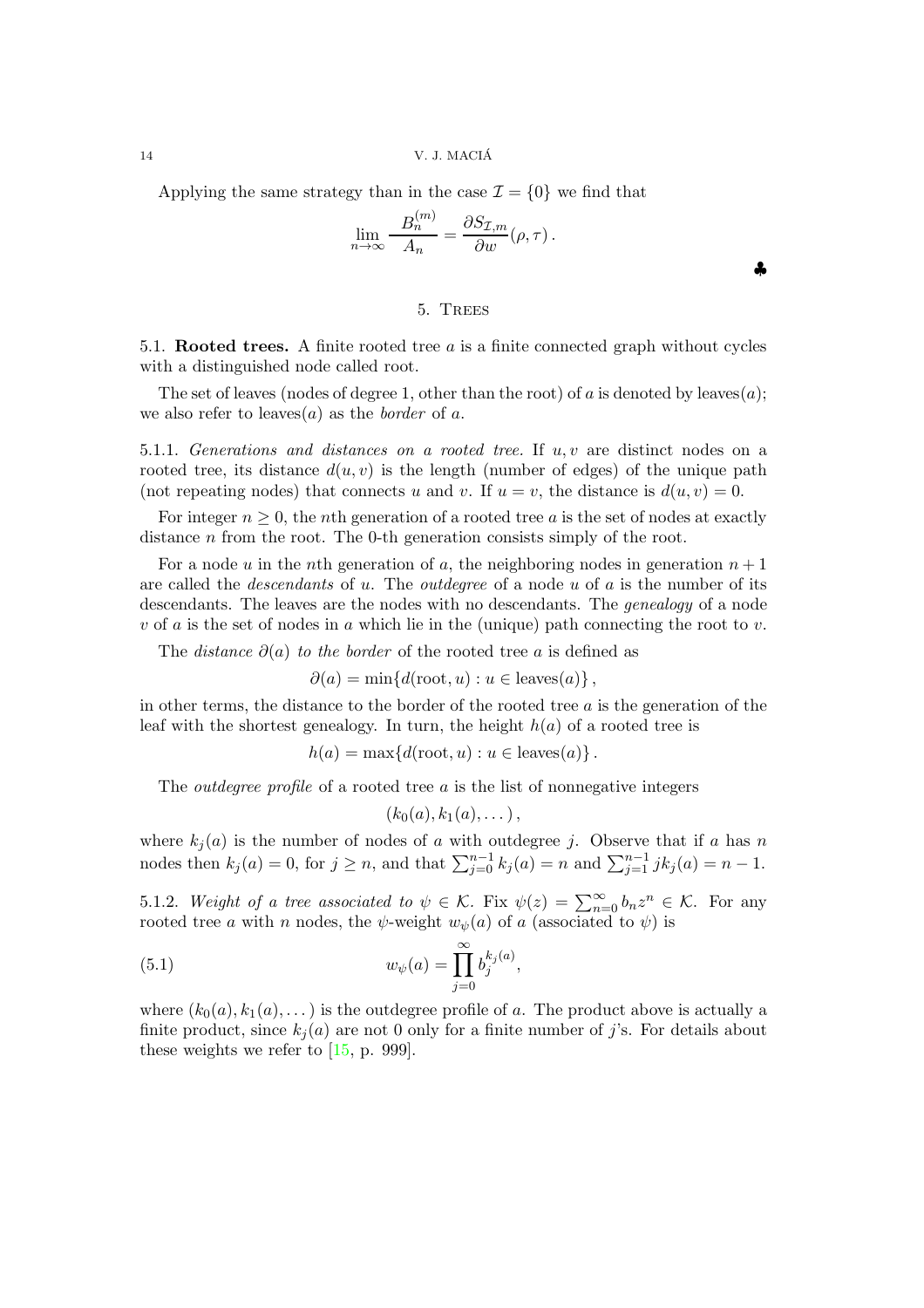5.1.3. Plane trees. A rooted plane tree is a finite rooted tree where each descendant of a given node has an intrinsic label which records its position within the tree, these labels follow a lexicographical order, see [\[18\]](#page-27-17) and [\[11,](#page-27-10) p. 126] for more details.

The previous definition is equivalent to specifying an order on the descendants of each node from left to right, this order allows us to embed our tree in the plane.

We denote by G the class of finite rooted plane trees and for any integer  $n \geq 1$ we denote by  $\mathcal{G}_n$  the subclass of rooted plane trees with n nodes. Further, for any  $k \geq 0$ , we denote  $\mathcal{G}^{(k)} \subseteq \mathcal{G}$  the class of rooted plane trees a with  $\partial(a) \geq k$  and  $\mathcal{G}_n^{(k)} = \mathcal{G}^{(k)} \cap \mathcal{G}_n$ , the class of rooted plane trees with  $n \geq 1$  nodes and  $\partial \geq k$ .

We consider also infinite rooted plane trees which have infinitely many nodes, but each of them has a finite number of descendants. For the precise definition of this class we refer to [\[18\]](#page-27-17).

5.2. Galton-Watson processes. Let  $Y$  be a discrete random variable with expectation  $m \triangleq \mathbf{E}(Y) \leq 1$  and such that

- (1)  $P(Y = 0) > 0$ ,
- (2)  $P(Y = 0) + P(Y = 1) < 1.$

Denote by  $\psi$  the probability generating function of Y. Conditions (1) and (2) imply that  $\psi(0) > 0$  and also that  $\psi$  is not a polynomial of degree 1.

We use  $Y$  as the offspring distribution of a Galton-Watson stochastic process  $(W_n)_{n>0}$ , with  $W_n$  being the random size of the *n*-generation.

We start with a unique individual in generation zero:  $W_0 \equiv 1$ . This individual has a number of offsprings with probability distribution given by  $Y$ . These offsprings comprise the first generation whose size is  $W_1$  (which has the same distribution as Y). Each individual of the first generation has a random number offsprings with probability distribution  $Y$ , independently of each other; these offsprings comprise in turn the second generation of random size  $W_2$ . And so on.

For i.i.d copies  $(Y_{i,j})_{i,j\geq 1}$  of the variable Y and for any integer  $n \geq 1$  we have

$$
W_n = Y_{n,1} + \dots + Y_{n,W_{n-1}}, \quad \text{for } n \ge 1.
$$

Besides  $W_0 \equiv 1$ .

The discrete process  $(W_n)_{n\geq 0}$  is the Galton-Watson process (from now on abbreviated GW) with offspring distribution given by Y. For each integer  $n \geq 0$ , the random variable  $W_n$  gives the number of individuals in the nth generation of our process.

Since  $m = \mathbf{E}(Y) \leq 1$ , the GW process with offspring distribution Y extinguishes with probability 1, that is,  $P(W_m = 0, \text{ for some } m) = 1$ . See, for instance, [\[24\]](#page-28-0). The condition  $m \leq 1$ , which here we assume from the start, is referred in the literature as the subcritical  $(m < 1)$  and critical  $(m = 1)$  cases. The total progeny of the GW process is given by the random variable

(5.2) 
$$
W \triangleq \sum_{j=0}^{\infty} W_j \stackrel{d}{=} 1 + \sum_{j=1}^{\infty} W_j.
$$

Since the process extinguishes with probability 1, the total progeny  $W$  is finite almost surely.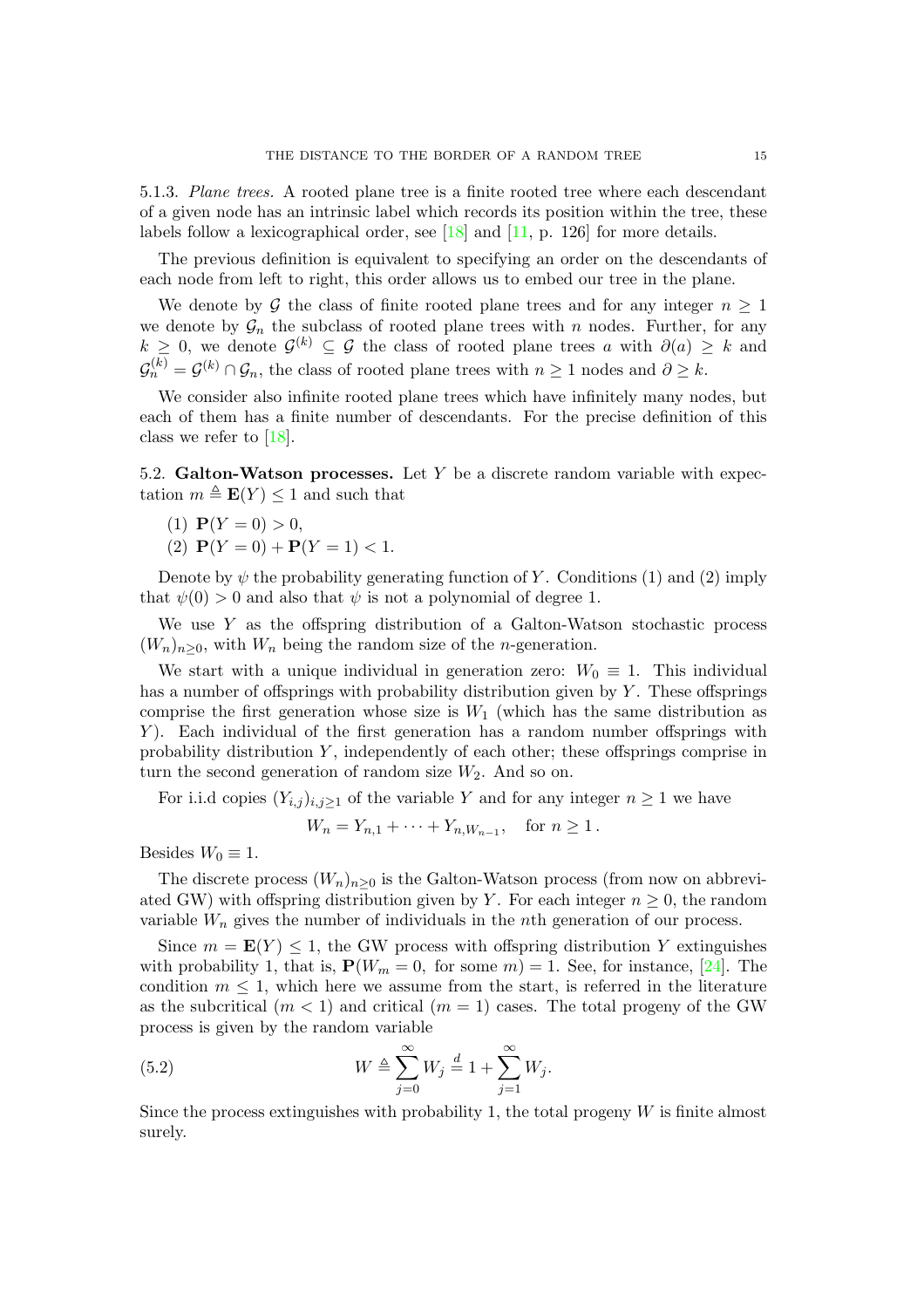We denote the probability generating function of  $W$  by  $g$ . The power series  $g$ verifies Lagrange's equation with data  $\psi$ , that is,

$$
g(z) = z\psi(g(z)),
$$
 for all  $z \in \mathbb{D}$ .

See, for instance, [\[20\]](#page-27-18) and [\[24\]](#page-28-0).

For further basic background on classical Galton-Watson processes we refer, for instance, to  $[20]$  and  $[24]$ .

5.2.1. Galton-Watson processes and rooted plane trees. Assume that Y is a discrete random variable with  $m = \mathbf{E}(Y) \leq 1$ . Each realization of a GW process with offspring distribution Y can be identified with a finite rooted plane tree.

Galton-Watson processes are introduced as a model for the evolution of a population where each individual is distinguishable from the other. In this model we record the moment of birth and the relation parent/child of each individual. To take care of this information, we impose an order on the descendants of each node: we label intrinsically from left to right, as we do for the rooted plane trees, the position of the descendants of each node.

To generate a Galton-Watson process we use independent copies of a discrete random variable Y. We start with one individual with offspring distribution Y. The descendants of this individual are ordered from left to right. Using this order we assign copies of Y, that we denote  $Y_{1,1}, Y_{1,2}, \ldots, Y_{1,Y}$ , to each of the new individuals in the first generation of our process, then we iterate this construction.

This correspondence between nodes and random variables consider, tacitly, that the descendants of each node are ordered from left to right, otherwise, we could not assign a specific random variable to a specific individual and, therefore, we could not record the number of descendants of a particular individual. If nodes are not distinguishable, that is, if the descendants of each individual are not ordered, then, in general, we cannot register if a given node at the left or a given node at the right has certain number of descendants: we cannot distinguish left and right and hence we cannot distinguish different individuals.

We can think about this (subcritical or critical) Galton-Watson process as a random variable  $T$  which takes values in the set  $\mathcal G$  of finite rooted plane trees.

For any integer  $n \geq 1$  and any rooted plane tree  $a \in \mathcal{G}_n$  the  $\psi$ -weight  $w_{\psi}(a)$ , here  $\psi$  denotes the probability generating function of Y, is the probability of the event  ${T = a}.$ 

$$
\mathbf{P}(T = a) = \prod_{j=0}^{\infty} \mathbf{P}(Y = j)^{k_j(a)} = w_{\psi}(a),
$$

where  $(k_0(a), k_1(a), \dots)$  is the outdegree profile of the tree a.

Denote by  $\#(T)$  the random variable that gives the total progeny of the GW process T, then we have  $\#(T) \stackrel{d}{=} W$ . Observe that  $\mathbf{P}(\#(T) = n) = \mathbf{P}(T \in \mathcal{G}_n)$ , for all  $n \geq 1$ .

We define the random variable *distance to the border of the Galton-Watson process* T as  $\partial(T)$ . The random variable  $\partial(T)$  is given by

$$
\mathbf{P}(\partial(T) = k) = \mathbf{P}(T \in \mathcal{G}^{(k)} \setminus \mathcal{G}^{(k+1)}).
$$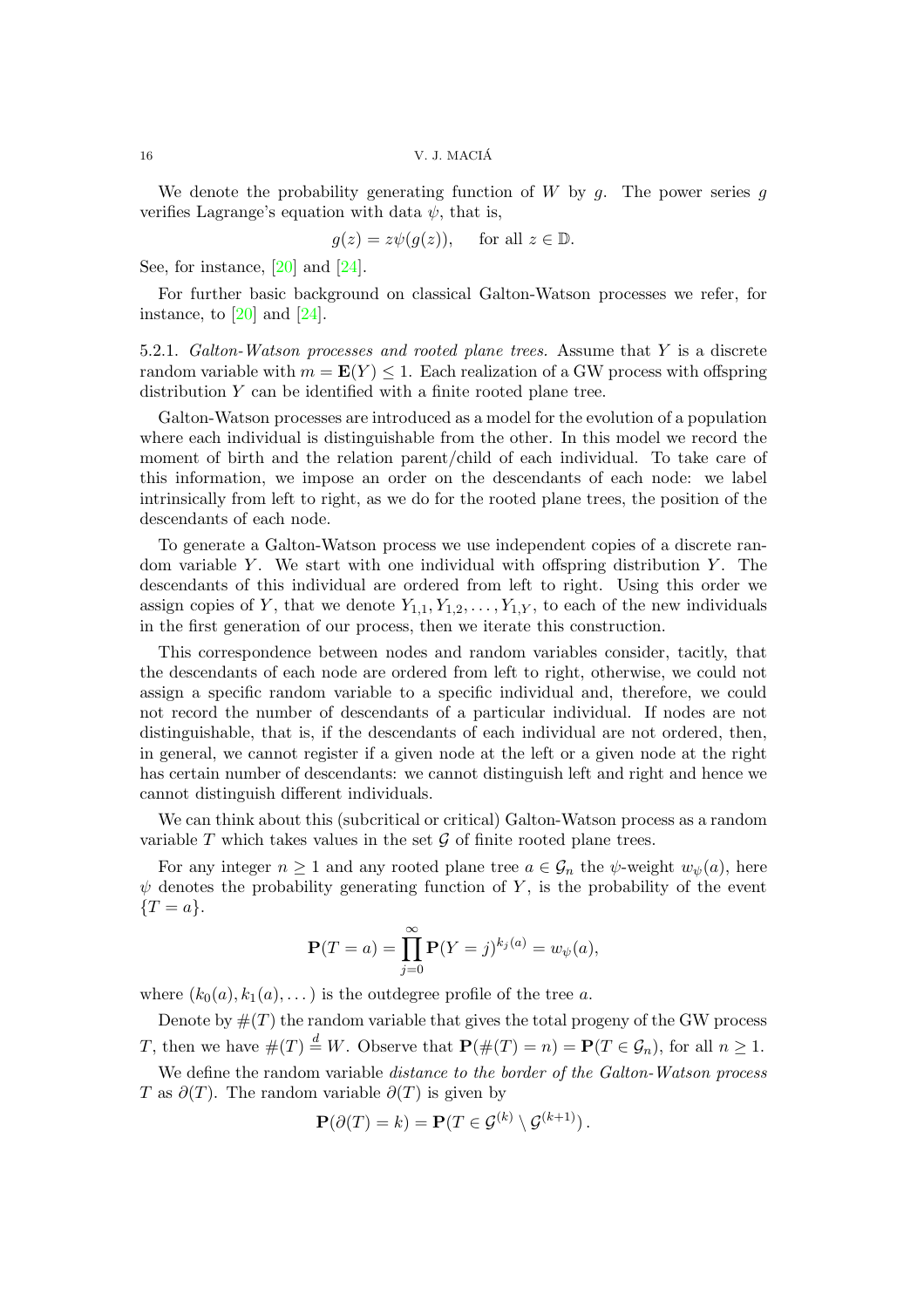We aim in this paper to obtain, for any integer  $k \geq 0$  and any GW process T, an asymptotic formula for the conditional probability

$$
\mathbf{P}(\partial(T) \ge k \mid \#(T) = n) = \mathbf{P}(T \in \mathcal{G}^{(k)} \mid \#(T) = n), \quad \text{as } n \to \infty.
$$

5.3. Parametric families of Galton-Watson processes. Let  $\psi(z) = \sum_{n=0}^{\infty} b_n z^n$ be a power series in  $K^*$  with radius of convergence  $R_{\psi}$  and apex  $\tau \in (0, R_{\psi})$ , and denote by  $(Y_t)_{t \in [0, R_{\psi})}$  its Khinchin family.

We let  $g(z) = \sum_{n \geq 1} A_n z^n$  be the power series solution of Lagrange's equation with data  $\psi$  which has radius of convergence  $\rho = \tau / \psi(\tau)$ , and denote by  $(Z_t)_{t \in [0, \tau/\psi(\tau))}$  its associated shifted Khinchin family. Observe that  $Z_0 \equiv 1$ .

We consider the one-parameter family of GW processes  $(T_t)_{t\in[0,R_{\psi})}$  where  $T_t$  is the GW process with offspring distribution given by  $Y_t$ . For  $t = 0$ , the GW process degenerates, its total progeny is just one individual (or in terms of trees, just the root).

For each  $t \in [0, R_{\psi})$  we denote by  $q(t)$ , the probability of extinction for the GW process  $T_t$ . We have  $q(t) = 1$ , for  $t \in [0, \tau]$ , since for t in that interval,  $m_{\psi}(t) \leq 1$ . For  $t \in (\tau, R_{\psi})$ , we have that  $0 < q(t) < 1$ , see, for instance, [\[24,](#page-28-0) p. 4].

For each  $t \in (0, R_{\psi})$ , we let  $\psi_t(z) = \psi(tz)/\psi(t)$  be the probability generating function of the random variable  $Y_t$ ; we set  $\psi_0 \equiv 1$ .

We consider, for each  $t \in [0, R_{\psi})$ , Lagrange's equation with data  $\psi_t$  and the corresponding power series solution  $g_t(z)$ :

<span id="page-16-1"></span>
$$
(5.3) \t\t\t g_t(z) = z\psi_t(g_t(z)).
$$

The case  $t = 0$  is a degenerate case:  $\psi_0(z) \equiv 1$  and  $g_0(z) = z$ .

**Proposition 5.1.** For  $t \in [0, R_{\psi})$  we have that

<span id="page-16-0"></span>(5.4) 
$$
g_t(z) = \frac{g(tz/\psi(t))}{t}
$$
, for all  $t \in [0, R_{\psi})$  and  $|z| \le 1$ .

The holomorphic function  $g_t$  is continuous on  $\partial \mathbb{D}$  and  $g_t(\mathbb{D}) \subset \mathbb{D}$ .

Besides, for  $t \in [0, \tau]$ , the power series  $g_t(z)$  is the probability generating function of the random variable  $Z_{t/\psi(t)}$ .

*Proof.* We write  $h_t(z) = g(tz/\psi(t))/t$ . Using that g satisfies Lagrange's equation with data  $\psi$ , it is immediate to verify that  $h_t$  satisfies Lagrange's equation with data  $\psi_t$ . Uniqueness of the solution gives that  $g_t \equiv h_t$ .

Equation [\(5.4\)](#page-16-0) means that

(5.5) 
$$
g_t(z) = \sum_{n\geq 1} \frac{A_n t^{n-1}}{\psi(t)^n} z^n.
$$

The Otter-Meir-Moon formula [\(3.1\)](#page-4-1) and formula [\(5.4\)](#page-16-0) give that the radius of convergence of the power series  $g_t$  is

<span id="page-16-2"></span>
$$
R_{g_t} = \frac{\tau/\psi(\tau)}{t/\psi(t)},
$$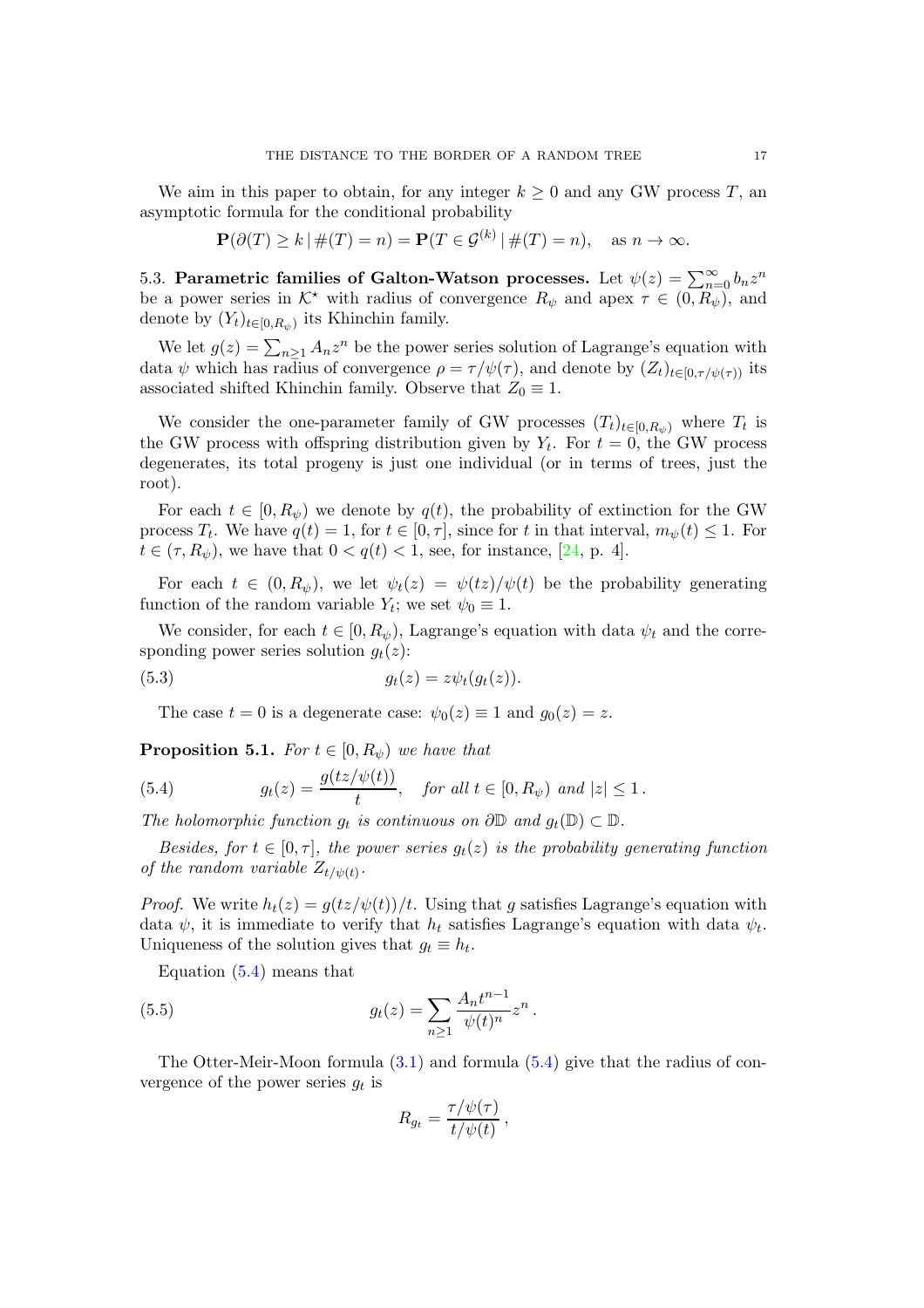and also the continuity of  $g_t$  on  $\partial \mathbb{D}$ . Observe that  $R_{g_t} > 1$  for  $t \neq \tau$ , while  $R_{g_{\tau}} = 1$ , see Lemma [3.1.](#page-4-2)

Equation [\(5.3\)](#page-16-1) is then satisfied for  $|z| \leq 1$ , for all  $t \in [0, R_{\psi})$ .

Now, for  $t \in [0, \tau]$ , since then  $g(t/\psi(t)) = t$ , we deduce that

$$
\mathbf{P}(Z_{t/\psi(t)} = n) = \frac{A_n(t/\psi(t))^n}{g(t/\psi(t))} = \frac{A_n(t/\psi(t))^n}{t} = \text{COEFF}_{[n]}(g_t(z)), \text{ for } t \in [0, \tau] \text{ and } n \ge 1.
$$

Therefore, as claimed,  $g_t$  is the probability generating function of  $Z_{t/\psi(t)}$ , for all  $t \in [0, \tau].$ 

**Remark 5.2.** The case  $t = 0$  of this result needs of the convention  $0^0 = 1$ .

Taking  $z = 1$  in formula [\(5.3\)](#page-16-1) we find that  $g_t(1)$  is a fixed point for  $\psi_t(z)$ , that is,  $\psi_t(g_t(1)) = g_t(1), \text{ for all } t \in [0, R_{\psi}).$ 

From here we conclude that the probability of extinction  $q(t)$  is given by

(5.6) 
$$
q(t) = g_t(1)
$$
, for all  $t \in [0, R_{\psi})$ .

See [\[24,](#page-28-0) p. 4] for more details about this equality.

From formula  $(5.3)$  we deduce that the probability of extinction function  $q(t)$  maybe be expressed as

(5.7) 
$$
q(t) = \sum_{n=1}^{\infty} \frac{A_n t^{n-1}}{\psi(t)^n}, \quad \text{for all } t \in [0, R_{\psi}),
$$

with the convention that  $0^0 = 1$ . Recall that  $q(t) = 1$ , for  $t \in [0, \tau)$ .

**Corollary 5.3.** For each  $t \in [0, \tau]$ , the power series  $g_t$  is the probability generating function of  $#(T_t)$  and the following equality in distribution holds

$$
\#(T_t) \stackrel{d}{=} Z_{t/\psi(t)}.
$$

*Proof.* For all  $t \in [0, \tau]$ , the power series  $g_t$  is a probability generating function. Since  $g_t$  is the solution of  $(5.3)$  and  $\psi_t$  is the probability generating function of  $Y_t$ , we have that  $g_t$  is the probability generating function of the size of the progeny  $\#(T_t)$ .  $\Box$ 

**Remark 5.4.** For each  $t \in (\tau, R_{\psi})$ ,  $\#(T_t)$  is a proper random variable. In this case, each  $\#(T_t)$  takes values in  $\{1, 2, 3, \dots\} \cup \{\infty\}$ , therefore  $(\#(T_t))_{t \in [0, R_{\psi})}$  is a, proper, one-parameter family of random variables. ♣

5.4. The conditional random tree. Let  $\mathcal{R} \subset \mathcal{G}$  be a subclass of rooted plane trees. For integers  $n \geq 1$ , denote by  $\mathcal{R}_n$  the subclass of trees of  $\mathcal R$  of size n.

Fix  $\psi(z) = \sum_{n=0}^{\infty} b_n z^n$  in  $\mathcal{K}^*$  with radius of convergence  $R_{\psi}$  and apex  $\tau \in (0, R_{\psi})$ . For integer  $n \geq 1$ , we denote with  $U_n$  the sum of the  $\psi$ -weights of the trees in the class  $\mathcal{G}_n$  and, similarly,  $V_n$  the sum of the  $\psi$ -weights of the trees in the class  $\mathcal{R}_n$ :

(5.8) 
$$
U_n = \sum_{a \in \mathcal{G}_n} w_{\psi}(a), \quad \text{and} \quad V_n = \sum_{a \in \mathcal{R}_n} w_{\psi}(a),
$$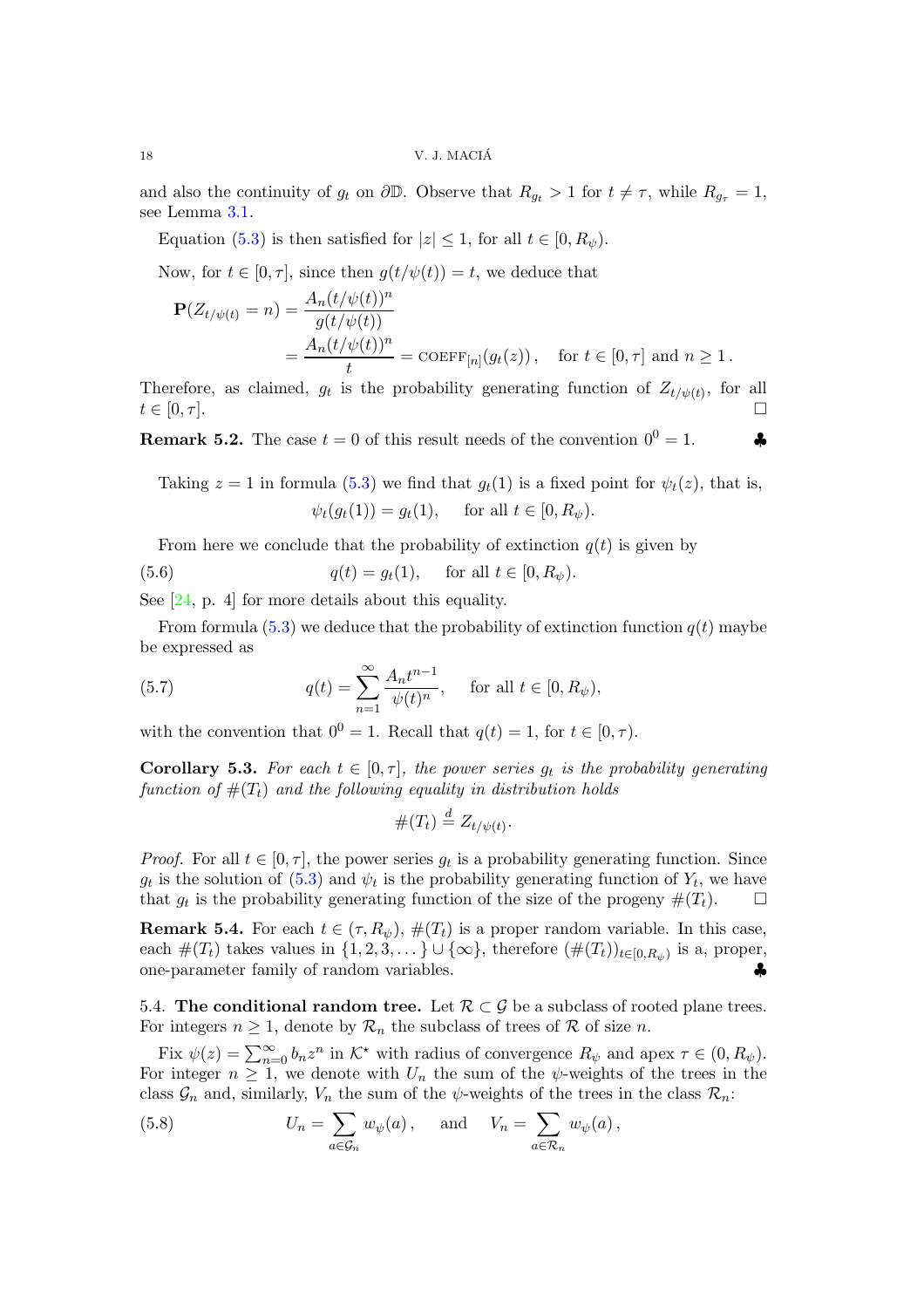see equation  $(5.1)$  and also  $[15]$ .

Fix  $t \in (0, \tau]$ . For the GW process  $T_t$  and any rooted plane tree  $a \in \mathcal{G}_n$ , the probability that  $T_t$  is equal to a is given by

(5.9) 
$$
\mathbf{P}(T_t = a) = \prod_{j=0}^{n-1} \mathbf{P}(Y_t = j)^{k_j(a)} = \omega_{\psi_t}(a) = \prod_{j=0}^{n-1} \frac{b_j^{k_j} t^{j k_j}}{\psi(t)^{k_j}} = w_{\psi}(a) \frac{t^{n-1}}{\psi(t)^n}.
$$

See, for instance,  $[18]$  or  $[19]$ .

Thus,

(5.10) 
$$
\mathbf{P}(T_t \in \mathcal{R}_n) = V_n \frac{t^{n-1}}{\psi(t)^n},
$$

and, in particular,

(5.11) 
$$
\mathbf{P}(T_t \in \mathcal{G}_n) = U_n \frac{t^{n-1}}{\psi(t)^n},
$$

The next proposition follows from  $(5.10)$  and  $(5.11)$ .

<span id="page-18-2"></span>**Proposition 5.5.** For  $t \in (0, R_{\psi})$ , we have

<span id="page-18-1"></span><span id="page-18-0"></span>
$$
\mathbf{P}(T_t \in \mathcal{R} \mid \#(T_t) = n) = \frac{V_n}{U_n},
$$

for any integer  $n \geq 1$  such that  $n \equiv 1$ , mod  $Q_{\psi}$ .

*Proof.* For integers  $n \equiv 1$ , mod  $Q_{\psi}$ , just observe that

$$
\mathbf{P}(T_t \in \mathcal{R} \mid \#(T_t) = n) = \frac{\mathbf{P}(T_t \in \mathcal{R}_n)}{\mathbf{P}(T_t \in \mathcal{G}_n)}
$$

and use  $(5.10)$  and  $(5.11)$ .

For  $t \in (0, R_{\psi})$  and  $n \geq 1$ , we have that

$$
\mathbf{P}(T_t \in \mathcal{G}_n) = \mathbf{P}(\#(T_t) = n) = \mathrm{COEFF}_{[n]}(g_t(z))
$$

and thus from formula  $(5.5)$  we see that

$$
\mathbf{P}(T_t \in \mathcal{G}_n) = \frac{A_n t^{n-1}}{\psi(t)^n}.
$$

Comparing with [\(5.11\)](#page-18-1) we see that

$$
A_n = U_n = \sum_{a \in \mathcal{G}_n} \omega_{\psi}(a) , \quad \text{for } n \ge 1.
$$

# 6. The distance to the border

Now we introduce a formula for the probability that a Galton-Watson process  $T_t$ , conditioned to have exactly *n* nodes, has  $\partial(T_t) \geq k$ .

We recall here the notation G for the class of finite rooted plane trees and  $\mathcal{G}^{(k)} \subseteq \mathcal{G}$ for the subclass of finite rooted plane trees with  $\partial \geq k$ .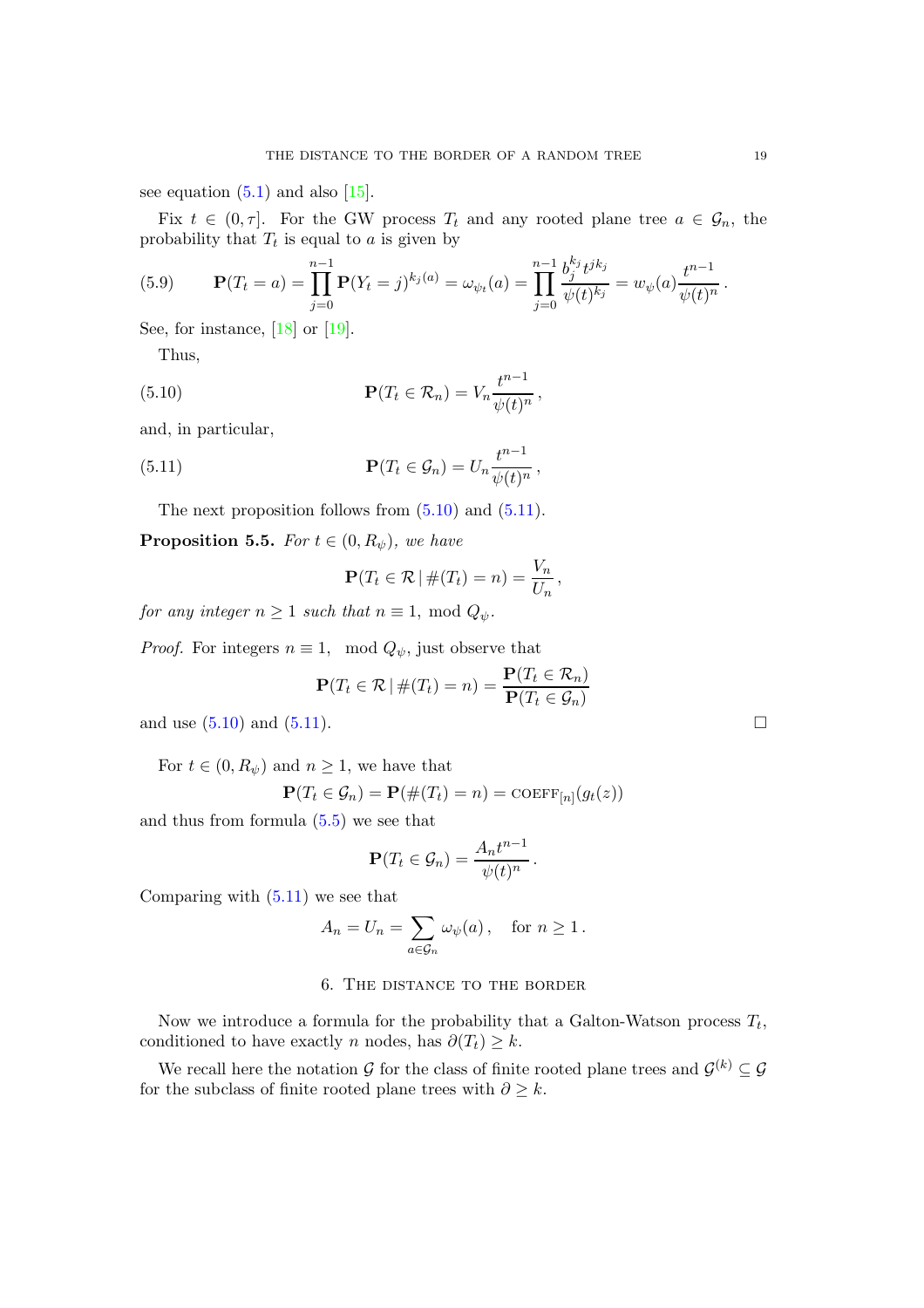For any  $\psi \in \mathcal{K}$ , we denote

(6.1) 
$$
A_n = \sum_{a \in \mathcal{G}_n} w(a), \text{ and } A_n^{(k)} = \sum_{a \in \mathcal{G}_n^{(k)}} w(a),
$$

here  $w(a)$  denotes the weight of a with respect to a given  $\psi \in \mathcal{K}$ , see equation [\(5.1\)](#page-13-0).

For any integer  $k \ge 1$  and any  $t \in [0, \tau]$ , the expression  $A_n^{(k)} t^{n-1}/\psi(t)^n$  does not define a probability distribution. In particular, this expression does not define a Khinchin family:

$$
\mathbf{P}(T_t \in \mathcal{G}^{(k)}) = \sum_{n \ge 1} \mathbf{P}(T_t \in \mathcal{G}_n^{(k)}) = \sum_{n \ge k} \frac{A_n^{(k)} t^{n-1}}{\psi(t)^n} < \sum_{n \ge 1} \frac{A_n t^{n-1}}{\psi(t)^n} = 1.
$$

Here we use that for all  $k \geq 1$ , the class of rooted trees  $\mathcal{G}_n^{(k)}$  is strictly contained in the class  $\mathcal{G}_n$ .

On the other hand for  $k = 0$ , we have the equality  $A_n^{(0)} = A_n$ , for all  $n \ge 1$ , therefore  $\mathbf{P}(T_t \in \mathcal{G}^{(0)}) = \mathbf{P}(T_t \in \mathcal{G}) = 1$ , for all  $t \in [0, \tau]$ .

In the previous reasoning we have used that, for any integer  $k \geq 0$ , we can partition the class of rooted plane trees with  $\partial \geq k$  by its number of nodes:

$$
\mathcal{G}^{(k)} = \bigsqcup_{n=k}^{\infty} \mathcal{G}_n^{(k)} \subseteq \mathcal{G},
$$

where  $\mathcal{G}_n^{(k)} \cap \mathcal{G}_m^{(k)} = \emptyset$ , for any pair of integers  $n, m \geq 1$  such that  $n \neq m$ .

<span id="page-19-0"></span>**Lemma 6.1.** Fix  $\psi \in \mathcal{K}$ . For any integer  $k \geq 0$ , and any  $t \in (0, R_{\psi})$ , we have

$$
\mathbf{P}(\partial(T_t) \ge k \mid \#(T_t) = n) = \mathbf{P}(T_t \in \mathcal{G}^{(k)} \mid \#(T_t) = n) = \frac{A_n^{(k)}}{A_n},
$$

for all  $n \in \mathbb{N}_{1,Q_{\psi}}$ .

The proof of this Lemma follows applying Theorem [5.5](#page-18-2) with  $\mathcal{R}_n = \mathcal{G}_n^{(k)}$ .

6.1. Asymptotic results. Now we give a recurrence relation for the analytic function with coefficients  $A_n^{(k)}$ . Using this representation we give an asymptotic formula for the sequence  $A_n^{(k)}$ , as the number of nodes  $n \to \infty$ .

For any integer  $k \geq 0$ , we denote by  $g_k(z)$  the analytic function with coefficients  $A_n^{(k)}$ , that is,

$$
g_k(z) = \sum_{n=k}^{\infty} A_n^{(k)} z^n, \quad \text{ for all } |z| \le \rho \triangleq \tau/\psi(\tau).
$$

For all  $t \in [0, R_{\psi})$  and  $|z| \leq 1$ , we have

$$
\frac{g_k(tz/\psi(t))}{t} = \sum_{n=k}^{\infty} \frac{A_n^{(k)} t^{n-1}}{\psi(t)^n} z^n = \sum_{n=k}^{\infty} \mathbf{P}(T_t \in \mathcal{G}_n^{(k)}) z^n.
$$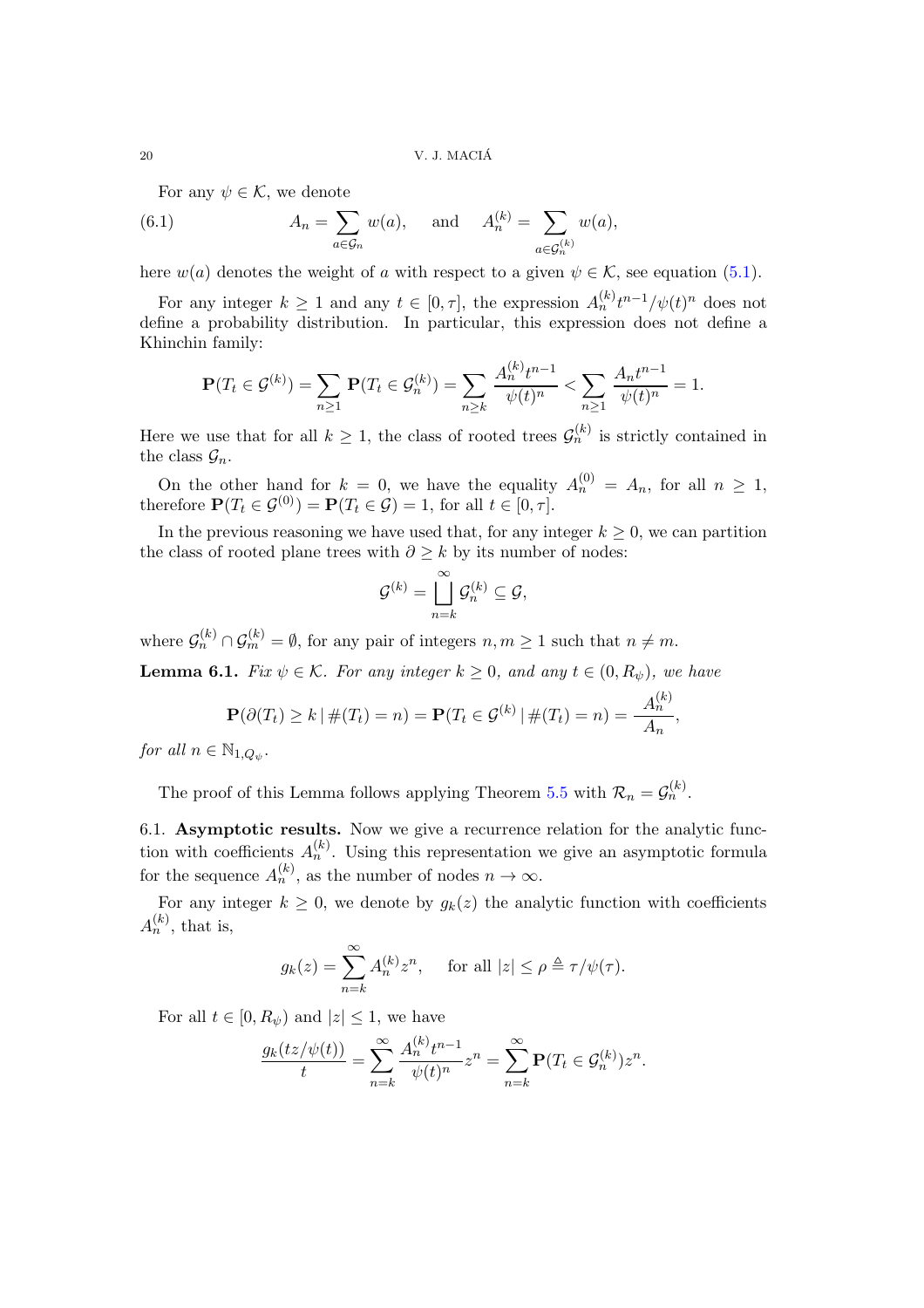**Lemma 6.2.** For any  $\psi(z) = \sum_{n=0}^{\infty} b_n z^n \in \mathcal{K}$  and any integer  $k \geq 1$ , the analytic function  $g_k(z)$  verifies the recurrence relation

(6.2) 
$$
g_k(z) = z(\psi(g_{k-1}(z)) - b_0),
$$

where  $g_0(z) = g(z)$ . Here  $g(z)$  denotes the solution of Lagrange's equation with data  $\psi \in \mathcal{K}$ .

Proof. We have that

COEFF<sub>[n]</sub> 
$$
[z(\psi(g_{k-1}(z)) - b_0)] = \text{COEFF}_{n-1} [\psi(g_{k-1}(z)) - b_0]
$$
  

$$
= \sum_{j=1}^{n-1} b_j \text{COEFF}_{n-1}[g_{k-1}(z)^j],
$$

therefore

COEFF<sub>[n]</sub> 
$$
[z(\psi(g_{k-1}(z)) - b_0)] = \sum_{j=1}^{n-1} b_j \sum_{l_1+l_2+\cdots+l_j=n-1} A_{l_1}^{(k-1)} A_{l_2}^{(k-1)} \dots A_{l_j}^{(k-1)}.
$$

For the family of rooted plane trees with  $\partial \geq k$ , that is,  $\mathcal{G}^{(k)}$ , we have:

G (k) <sup>=</sup> • G (k−1) <sup>+</sup> • G (k−1) <sup>G</sup> (k−1) + . . .

In this diagram we fix a root and then we paste a tree with  $\partial \geq k-1$ , another root and then we paste 2 trees with  $\partial \geq k-1$ , and so on. By means of this process we build all the rooted plane trees with  $\partial > k$ .

If we restrict our attention to the rooted plane trees with  $\partial \geq k$  and n nodes, the previous diagram should stop at certain point which depends on the value of k. For the rooted plane trees with  $\partial \geq k$  and n nodes, we allocate  $n-1$  nodes in the trees which descend from the root: by means of this process we enumerate the class  $\mathcal{G}_n^{(k)}$ .

If we paste j rooted trees with  $\partial \geq k-1$  to a root, then, when calculating the weights, we should weight the root using the coefficient  $b_i$ . The previous reasoning tell us that

COEFF<sub>[n]</sub> 
$$
[z(\psi(g_{k-1}(z)) - b_0)] = \sum_{j=1}^{n-1} b_j \sum_{l_1+l_2+\cdots+l_j=n-1} A_{l_1}^{(k-1)} A_{l_2}^{(k-1)} \dots A_{l_j}^{(k-1)} = A_n^{(k)}.
$$

See [\[11\]](#page-27-10) for similar arguments applied to combinatorial classes of rooted labeled trees or more generally to simple varieties of trees.

Now, we give an asymptotic formula for the probability that a Galton-Watson process  $T_t$ , conditioned to have total progeny equal to n, has distance to the border  $\partial(T_t) \geq k$ , as the number of nodes  $n \to \infty$ .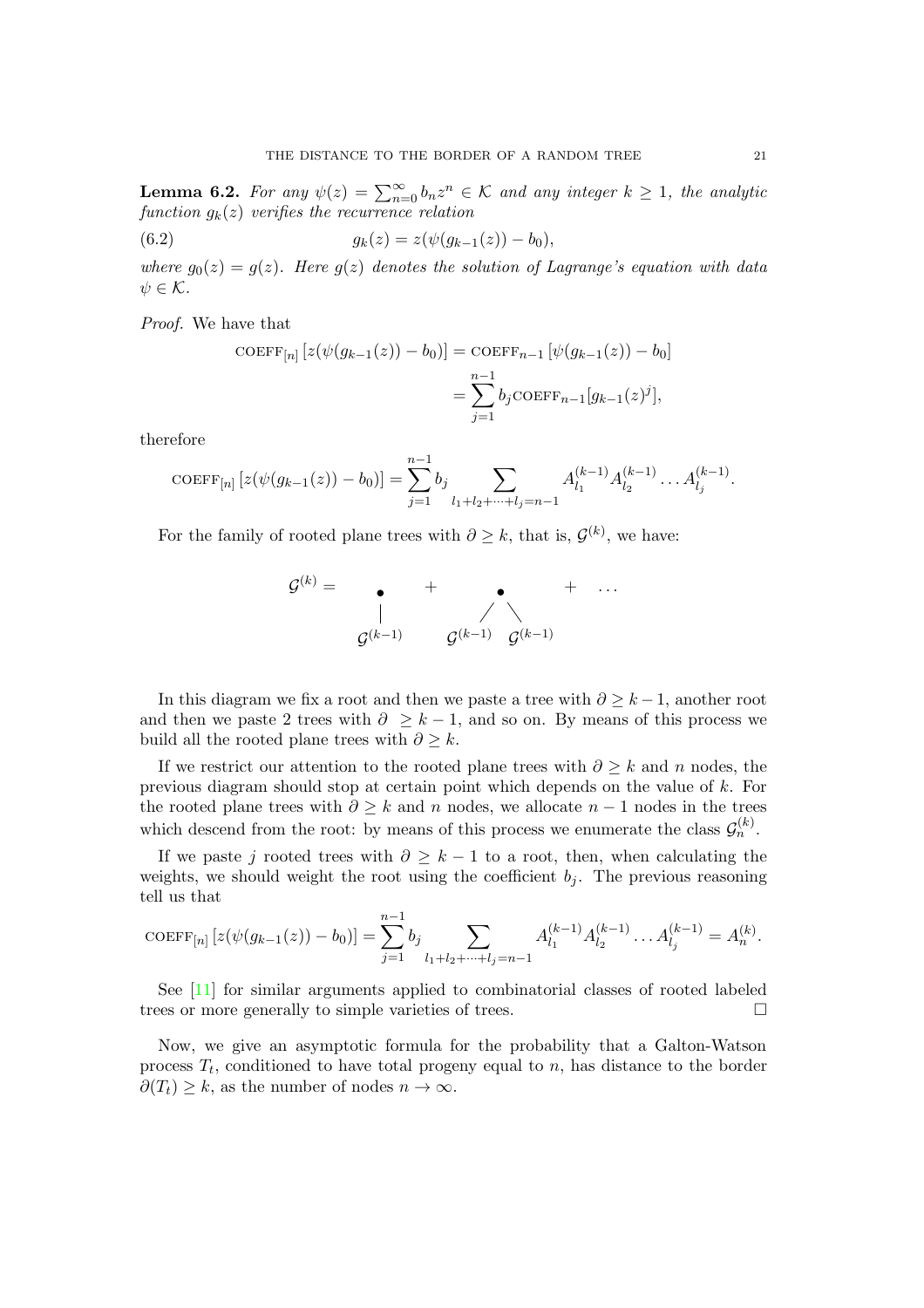<span id="page-21-0"></span>**Theorem 6.3.** Fix an integer  $k \geq 0$  and a function  $\psi \in \mathcal{K}^*$  with  $Q_{\psi} \geq 1$ , then, for all  $t \in (0, R_{\psi})$ , we have

$$
\lim_{\substack{n \to \infty; \\ n \in \mathbb{N}_{1,Q_{\psi}}}} \mathbf{P}(\partial(T_t) \ge k \mid \#(T_t) = n) = \lim_{\substack{n \to \infty; \\ n \in \mathbb{N}_{1,Q_{\psi}}}} \frac{A_n^{(k)}}{A_n} = \frac{\partial G_k}{\partial w}(\rho, \tau).
$$

The proof of this Theorem follows combining Lemma [6.1](#page-19-0) with Theorem [4.1.](#page-8-0)

**Remark 6.4.** For values of t in the interval  $(\tau, R_{\psi})$ , we can also study the Galton-Watson process  $T_t$  upon extinction. Take  $a \in \mathcal{G}$ , this is a finite rooted plane tree. Suppose that a has exactly  $n \geq 1$  nodes, then we have

<span id="page-21-1"></span>(6.3) 
$$
\mathbf{P}(T_t = a \mid \text{extinction}) = \frac{\omega_{\psi}(a)t^{n-1}}{\psi(t)^n} \frac{1}{q(t)}.
$$

Formula [\(6.3\)](#page-21-1) is valid for all  $t \in (0, R_{\psi})$ , in particular we have

$$
\mathbf{P}(T_t = a) = \mathbf{P}(T_t = a \mid \text{extinction}) = \frac{\omega_{\psi}(a)t^{n-1}}{\psi(t)^n}, \quad \text{for all } t \in (0, \tau].
$$

Here we use that  $q(t) = 1$ , for all  $t \in [0, \tau]$ .

For each  $t \in (0, R_{\psi})$  we denote  $\tilde{T}_t$ , the Galton-Watson process  $T_t$  conditioned upon extinction. If we condition  $\tilde{T}_t$  to have total progeny  $n \geq 1$ , then we find that

$$
\mathbf{P}(\tilde{T}_t \in \mathcal{R} \mid \#(\tilde{T}_t) = n) = \frac{V_n}{U_n},
$$

for all  $n \in \mathbb{N}_{1, Q_{\psi}}$ .

From here, and depending on the restrictions we impose to the class  $\mathcal{R}$ , we can find an asymptotic formula for this probability, as the number of nodes  $n \to \infty$ .

# 7. Applications

In this section we apply Theorem [6.3](#page-21-0) to some specific classes of rooted trees. By means of this result, we give asymptotic formulas for the rooted labeled Cayley trees (Poisson offspring distribution), rooted plane trees (geometric offspring distribution) and rooted binary plane trees (Bernoulli  $\{0, 2\}$  offspring distribution), with distance to the border bigger or equal than  $k \geq 0$ , as the number of nodes n escapes to infinity.

For the study of the height we refer to [\[23\]](#page-27-1), [6], and [\[9\]](#page-27-2) for the Cayley, plane and binary case respectively.

7.1. Rooted labeled Cayley trees. The class of rooted labeled Cayley trees with n nodes  $\mathcal{T}_n$  is a family of rooted trees where the descendants of each node are not ordered. This is a family of labeled trees, that is, for each rooted labeled Cayley tree with  $n$  nodes there is a bijective correspondence between the set of nodes and the set of labels  $\{1, 2, ..., n\}$ .

The main property of this family of trees is that the trees in this class are not embedded in the plane. For the specific details about this family of trees we refer, for instance, to [\[11,](#page-27-10) pp. 126-127].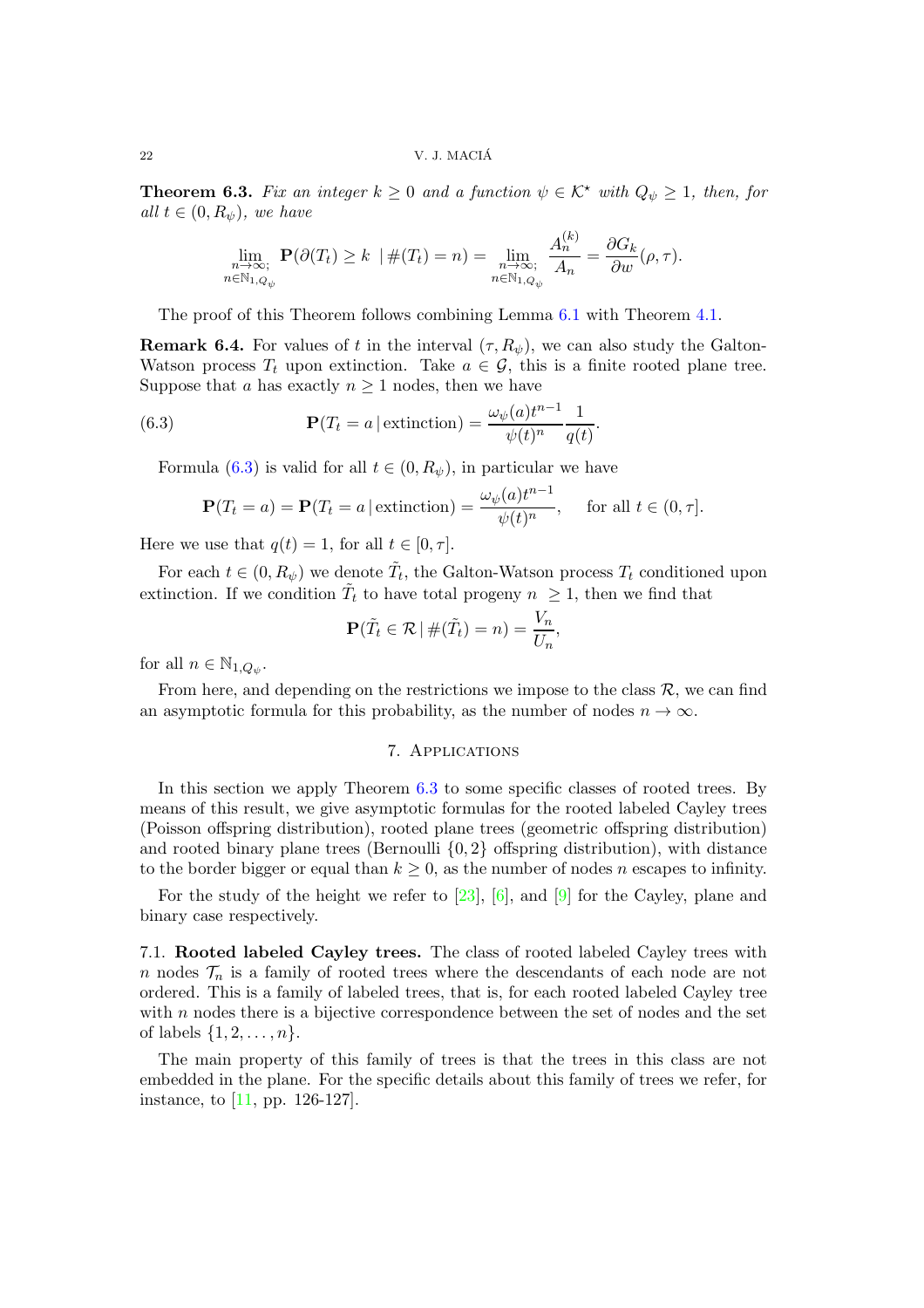The rooted labeled Cayley trees form a simple variety of trees, see, for instance [\[11,](#page-27-10) pp. 126-127]. A consequence of this fact is that the number of rooted labeled Cayley trees with *n* nodes might be counted using Lagrange's equation with data  $\psi(z) = e^z$ .

The Cayley tree function  $T(z)$ , the exponential generating function for the counting sequence of this family of trees, satisfies Lagrange's equation

(7.1) 
$$
T(z) = ze^{T(z)}
$$
, for all  $|z| \leq \frac{1}{e}$ .

Applying Lagrange's inversion formula, we find that

<span id="page-22-0"></span>(7.2) 
$$
T(z) = \sum_{n=1}^{\infty} \frac{n^{n-1}}{n!} z^n, \text{ for all } |z| \leq \frac{1}{e}.
$$

We want to apply Theorem [6.3](#page-21-0) to this particular family of rooted labeled trees. Each of the elements of the Khinchin family associated to  $\psi(z) = e^z$ , that we denote  $(Y_t)_{t\in[0,\infty)}$ , follows a Poisson distribution with parameter  $t\in[0,\infty)$ . See [\[3\]](#page-27-7), [\[4\]](#page-27-8) and [\[7\]](#page-27-9) for more examples of Khinchin families.

The mean function is given by

$$
m_{\psi}(t) = \frac{t\psi'(t)}{\psi(t)} = t
$$
, for all  $t \in [0, \infty)$ ,

in fact the equation  $m_{\psi}(t) = 1$  has solution  $\tau = 1$ .

In this case the bivariate function  $G(z, w)$  is given by

$$
G(z, w) = z(e^w - 1),
$$

for all  $|z| \leq 1/e$  and  $|w| \leq 1$ .

For any pair of integers  $k \geq 0$  and  $n \geq 1$ , we denote  $t_n^{(k)}$  the counting sequence for the rooted labeled Cayley trees with n nodes and  $\partial \geq k$ . Besides, we denote  $t_n$  the counting sequence for the rooted labeled Cayley trees with  $n$  nodes. Formula  $(7.2)$  tell us that  $t_n = n^{n-1}$ , this is Cayley's formula for the enumeration of the rooted labeled Cayley trees.

Now, applying Lemma [6.1,](#page-19-0) we find that for any integer  $k \geq 0$ , and as  $n \to \infty$ , the proportion that trees in  $\mathcal{T}_n^{(k)}$  do occupy in  $\mathcal{T}_n$  is given by the limit

$$
\lim_{n \to \infty} \frac{t_n^{(k)}}{t_n} = \frac{\partial G_k}{\partial w} (1/e, 1).
$$

This asymptotic formula gives the answer to a question posed in [\[1\]](#page-27-0), for an alternative proof of this result when  $k = 2$  and  $k = 3$ , see [\[1,](#page-27-0) pp. 309-312].

We denote by  $c_k \triangleq \lim_{n\to\infty} t_n^{(k)}/t_n$ . Applying the chain rule to  $G_k(z, w)$  we obtain the following recurrence relation:

<span id="page-22-1"></span>(7.3) 
$$
c_k = \frac{1}{e} e^{G_{k-1}(1/e,1)} c_{k-1}, \text{ for all } k \ge 1,
$$

with  $c_0 = 1$ .

Let's study some particular instances of this formula.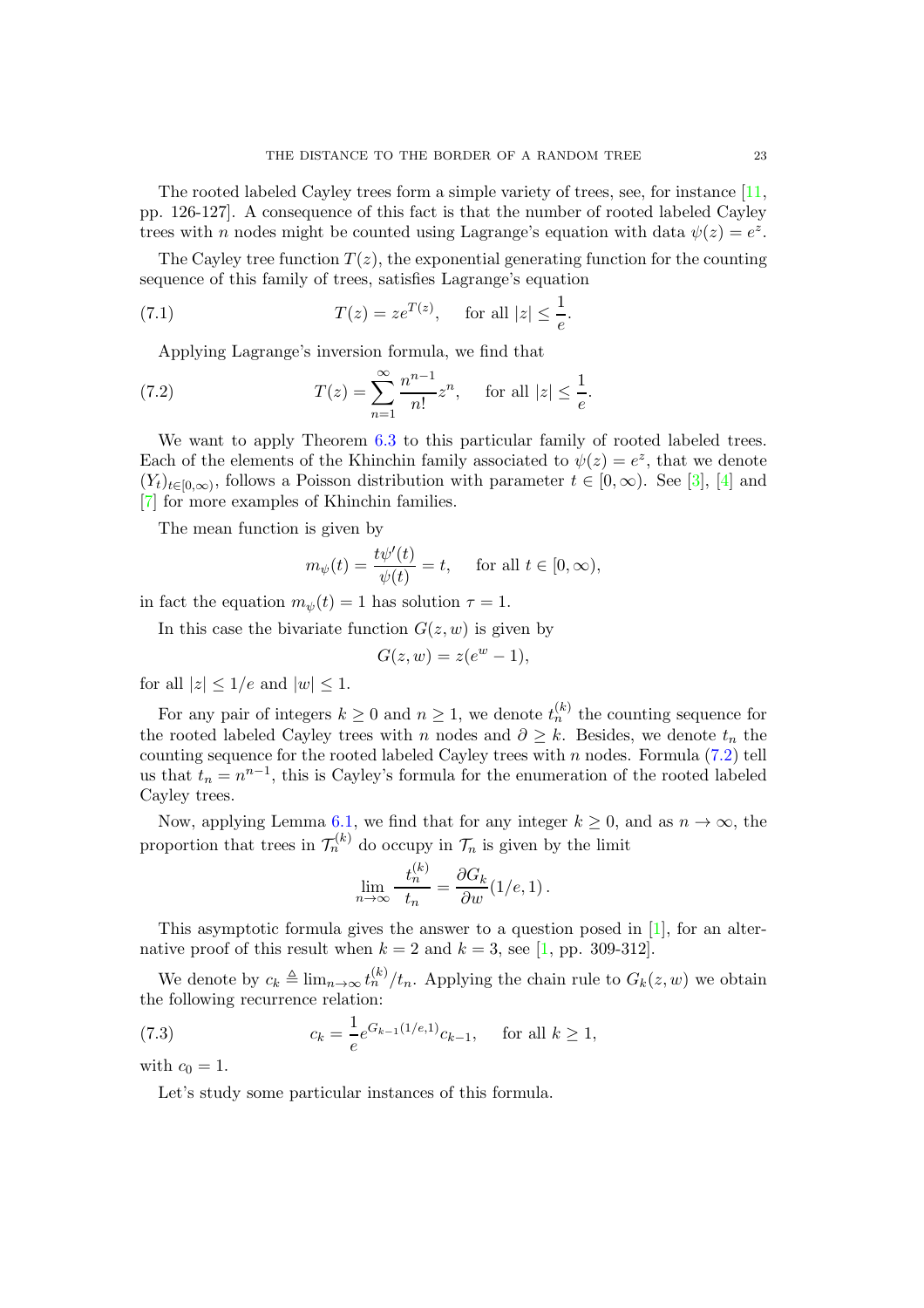$\blacksquare$  The case  $k = 2$ . Using the recurrence relation  $(7.3)$ , we find that

<span id="page-23-0"></span>(7.4) 
$$
c_2 = \frac{1}{e}e^{G(1/e,1)}c_0 = \frac{1}{e}e^{1-1/e} = e^{-1/e}.
$$

This result appears in [\[1,](#page-27-0) p. 312].

 $\blacksquare$  The case  $k = 3$ . Using again our recurrence relation, see equation [\(7.3\)](#page-22-1), we find that

$$
c_3 = \frac{1}{e} e^{G_2(1/e,1)} c_2.
$$

We have

$$
G_2(1/e, 1) = G(1/e, G(1/e, 1)) = G(1/e, 1 - 1/e) = \frac{1}{e}(e^{1-1/e} - 1),
$$

and  $c_2 = e^{-1/e}$ , see equation [\(7.4\)](#page-23-0), therefore

$$
c_3 = \frac{1}{e}e^{-1/e}e^{(e^{1-1/e}-1)/e}.
$$

This is Theorem 3.3, in [\[1,](#page-27-0) p. 309].

 $\blacksquare$  The case  $k = 4$ . In this case we have

$$
c_4 = \frac{1}{e} \exp\left(\frac{1}{e} (e^{(e^{1-1/e}-1)/e} - 1)\right) \frac{1}{e} e^{-1/e} e^{(e^{1-1/e}-1)/e}.
$$

In general, for any  $k \geq 4$ , we might continue iterating the recurrence relation [\(7.3\)](#page-22-1) and therefore find any particular value of  $c_k$ . This means that, for any  $k \geq 1$ , the constant  $c_k$  is computable by iteration.

The recurrence relation [\(7.3\)](#page-22-1) is the answer to a question posed in [\[1,](#page-27-0) p. 312].

7.2. Rooted plane trees. The rooted plane trees form a simple variety of trees, that is, we can count these trees by means of Lagrange's equation with data  $\psi(z)$  $1/(1-z)$ .

The generating function for this family of rooted trees, that we denote  $P(z)$ , verifies Lagrange's equation with data  $\psi$ :

<span id="page-23-2"></span>(7.5) 
$$
P(z) = \frac{z}{1 - P(z)}, \text{ for all } |z| \le \frac{1}{4}.
$$

Applying Lagrange's inversion formula, we find that

<span id="page-23-1"></span>(7.6) 
$$
P(z) = \sum_{n=1}^{\infty} C_{n-1} z^n, \text{ for all } |z| \leq \frac{1}{4},
$$

where  $C_n$  denotes the *n*th Catalan number.

We want to apply Theorem [6.3](#page-21-0) to the family of rooted plane trees. Each of the elements of the Khinchin family associated to  $\psi(z) = 1/(1-z)$ , that we denote  $(Y_t)_{t\in[0,1)}$ , follows a geometric distribution with parameter  $1-t$ . See [\[3\]](#page-27-7), [\[4\]](#page-27-8) and [\[7\]](#page-27-9) for examples of Khinchin families and for more details about this specific family of random variables.

The mean function of this Khinchin family is

$$
m_{\psi}(t) = \frac{t}{1-t}, \quad \text{ for all } t \in [0,1),
$$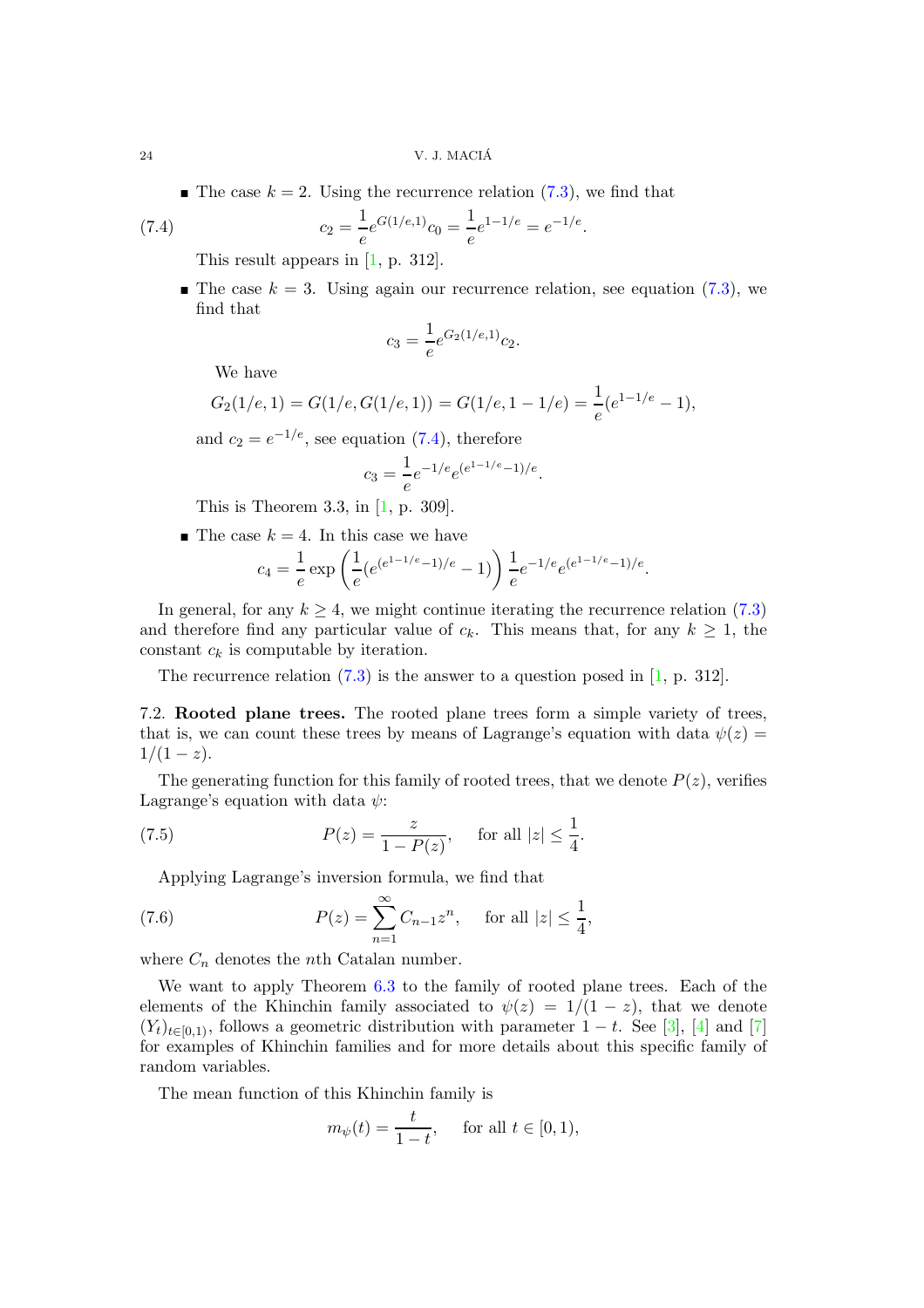in fact the equation  $m_{\psi}(t) = 1$  has solution  $\tau = 1/2$ .

For  $\psi(z) = 1/(1-z)$  we have that

$$
G(z, w) = z \left( \frac{1}{1 - w} - 1 \right) = \frac{zw}{1 - w},
$$

for all  $|z| \leq 1/4$  and  $|w| \leq 1/2$ .

In this particular case it is possible to find a closed expression for the k-th iterate of  $G(z, w)$ , this is the content of the following Lemma.

**Lemma 7.1.** For any  $k \geq 1$ , the k-th iterate of  $G(z, w)$  verifies that

<span id="page-24-0"></span>(7.7) 
$$
G_k(z, w) = \frac{z^k w}{1 - \frac{1 - z^k}{1 - z} w}, \quad \text{for all } |z| \leq 1/2, |w| \leq 1/4.
$$

This Lemma follows by induction on  $k \geq 1$ . Applying this result we will be able to provide an explicit expression for the asymptotic formula given by Theorem [6.3.](#page-21-0) This is a particularity of this example.

We cannot find a closed expression, in the spirit of equation [\(7.7\)](#page-24-0), for the family of rooted labeled Cayley trees. See the recurrence relation [\(7.3\)](#page-22-1).

For any pair of integers  $k \geq 0$  and  $n \geq 1$  we denote  $P_n^{(k)}$  the counting sequence for the rooted plane trees with n nodes and  $\partial \geq k$ . Besides, we denote  $P_n$  the counting sequence for the rooted plane trees with n nodes. Equation  $(7.6)$  gives that  $P_n = C_{n-1}$ . This formula follows applying Lagrange's inversion formula to equation  $(7.5).$  $(7.5).$ 

Finally, applying Theorem [6.3](#page-21-0) to the family of rooted plane trees, we find the following result

**Theorem 7.2.** For any integer  $k \geq 0$ , and as  $n \to \infty$ , the proportion that trees in  $\mathcal{G}_n^{(k)}$  do occupy in  $\mathcal{G}_n$  is given by the limit

$$
\lim_{n \to \infty} \frac{P_n^{(k)}}{P_n} = \frac{\partial G_k}{\partial w} (1/4, 1/2) = 9 \frac{4^k}{(2+4^k)^2}.
$$

7.3. Rooted binary plane trees. Now we study the rooted binary plane trees, these are rooted plane trees where each node can only have 0 or 2 descendants. We can count these trees using Lagrange's equation with data  $\psi(z) = 1 + z^2$ .

The generating function for the rooted binary plane trees is

$$
B(z) = \sum_{n=0}^{\infty} C_n z^{2n+1}, \quad \text{ for all } |z| \le 1/2,
$$

where  $C_n$  denotes the nth Catalan number. The generating function for the rooted binary trees with  $\partial \geq k$  is

$$
B_k(z) = G_k(z, B(z)) = \sum_{n=1}^{\infty} B_n^{(k)} z^{2n+1}, \quad |z| \le 1/2.
$$

Now we write

$$
G(z, w) = zw^2
$$
, for all  $|z| \le 1/2, |w| \le 1$ .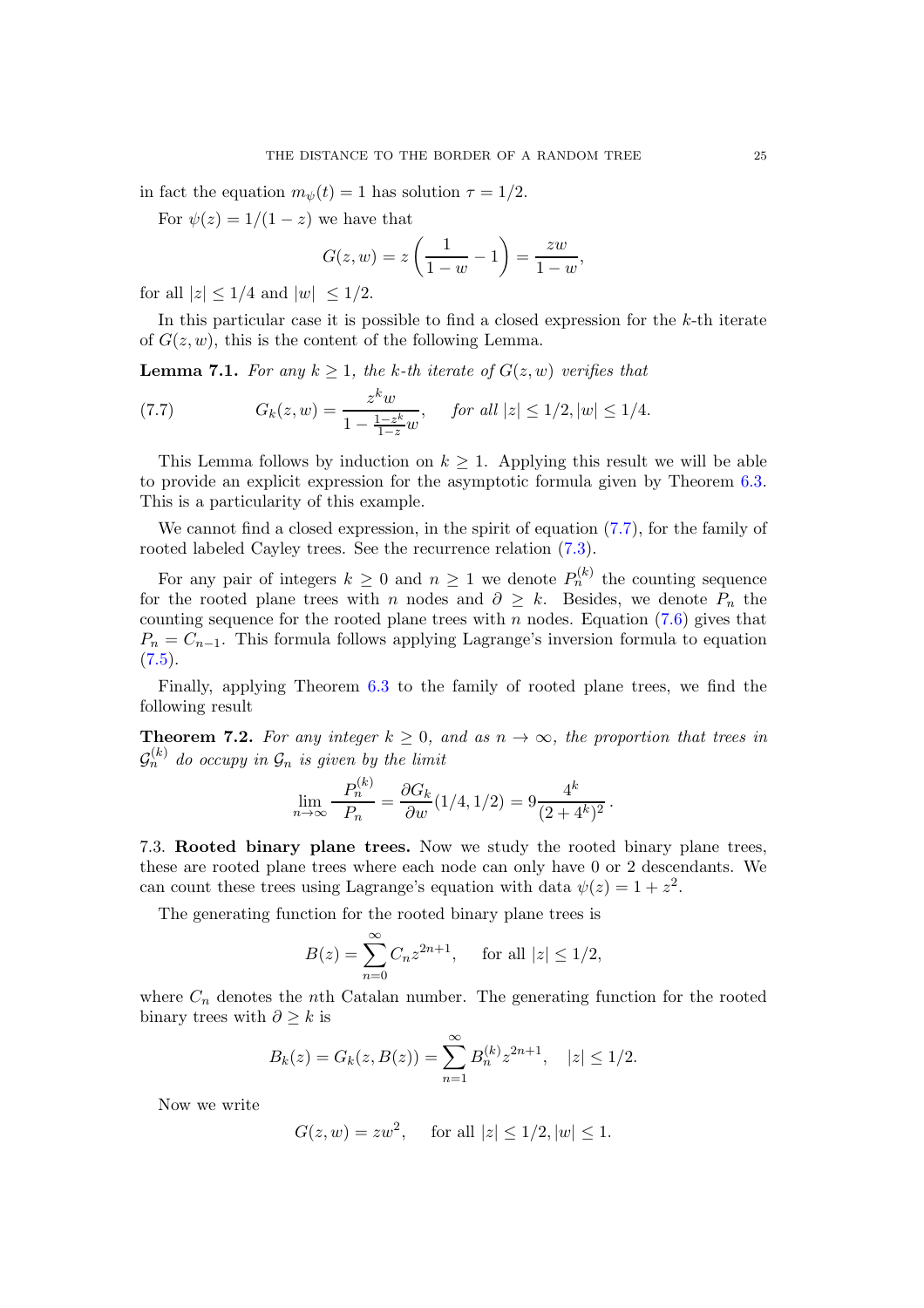We can find a closed expression for the iterate  $G_k(z, w)$ . This is the content of the following lemma.

**Lemma 7.3.** For any  $k \geq 0$ , we have

$$
G_k(z, w) = z^{2^k - 1} w^{2^k}, \quad \text{ for all } |z| \le 1/2, |w| \le 1.
$$

Using the previous Lemma we conclude that the partial derivatives of  $G_k(z, w)$  are given by

(7.8) 
$$
\frac{\partial G_k}{\partial z}(z,w) = (2^k - 1)z^{2^k - 1}w^{2^k}, \quad \frac{\partial G_k}{\partial w}(z,w) = 2^k z^{2^k - 1}w^{2^k - 1}.
$$

In this particular case we also have an explicit formula for the generating function of the rooted binary plane trees with  $\partial_{root} \geq k$ .

Corollary 7.4. For  $k \geq 0$  we have

(7.9) 
$$
B_k(z) = G_k(z, B(z)) = z^{2^k - 1} B(z)^{2^k}, \text{ for all } |z| \leq 1/2.
$$

Using this representation, we can give an exact formula for the coefficients of  $B_k(z)$ . Later on, using this concrete formula, we give an asymptotic formula for the coefficients  $B_n^{(k)}$ .

<span id="page-25-0"></span>For any  $n = 2m + 1$ , for m large enough, we have (7.10)

$$
\begin{split} \text{COEFF}_{[2m+1]} \left[ B_k(z) \right] &= \text{COEFF}_{[2m-2^k+2]} \left[ B(z)^{2^k} \right] \\ &= \frac{2^k}{2m - 2^k + 2} \text{COEFF}_{[2m-2^{k+2}+2]} \left[ (1 + z^2)^{2m - 2^k + 2} \right] \\ &= \frac{2^k}{2m - 2^k + 2} \binom{2m - 2^k + 2}{m - 2^k + 1} \sim 2^{k - 2^k + 1} \frac{4^m}{\sqrt{\pi m^{3/2}}}, \quad \text{as } m \to \infty. \end{split}
$$

The asymptotic formula [\(3.1\)](#page-4-1) gives that

<span id="page-25-1"></span>(7.11) 
$$
\text{COEFF}_{[2m+1]} [B(z)] = C_m = \frac{1}{m} {2m \choose m} \sim \frac{4^m}{\sqrt{\pi} m^{3/2}}, \text{ as } m \to \infty.
$$

The following Theorem follows combining formulas [\(7.10\)](#page-25-0) and [\(7.11\)](#page-25-1). This result is also a direct consequence of Theorem [6.3.](#page-21-0)

**Theorem 7.5.** For any integer  $k \geq 0$  and  $n \geq 1$  odd we have

$$
\lim_{\substack{n \to \infty; \\ n \in \mathbb{N}_{1,2}}} \frac{B_n^{(k)}}{B_n} = \frac{\partial G_k}{\partial w} (1/2, 1) = 2^{k-2^k+1}.
$$

# 8. MEAN NUMBER OF NODES WITH  $\partial_v \geq k$  in a CAYLEY TREE

For the family of unrooted labeled Cayley trees, and following a circle of ideas appearing in [\[1\]](#page-27-0), we study the mean number of nodes which are at distance to the border bigger or equal than k, as the number of nodes  $n \to \infty$ .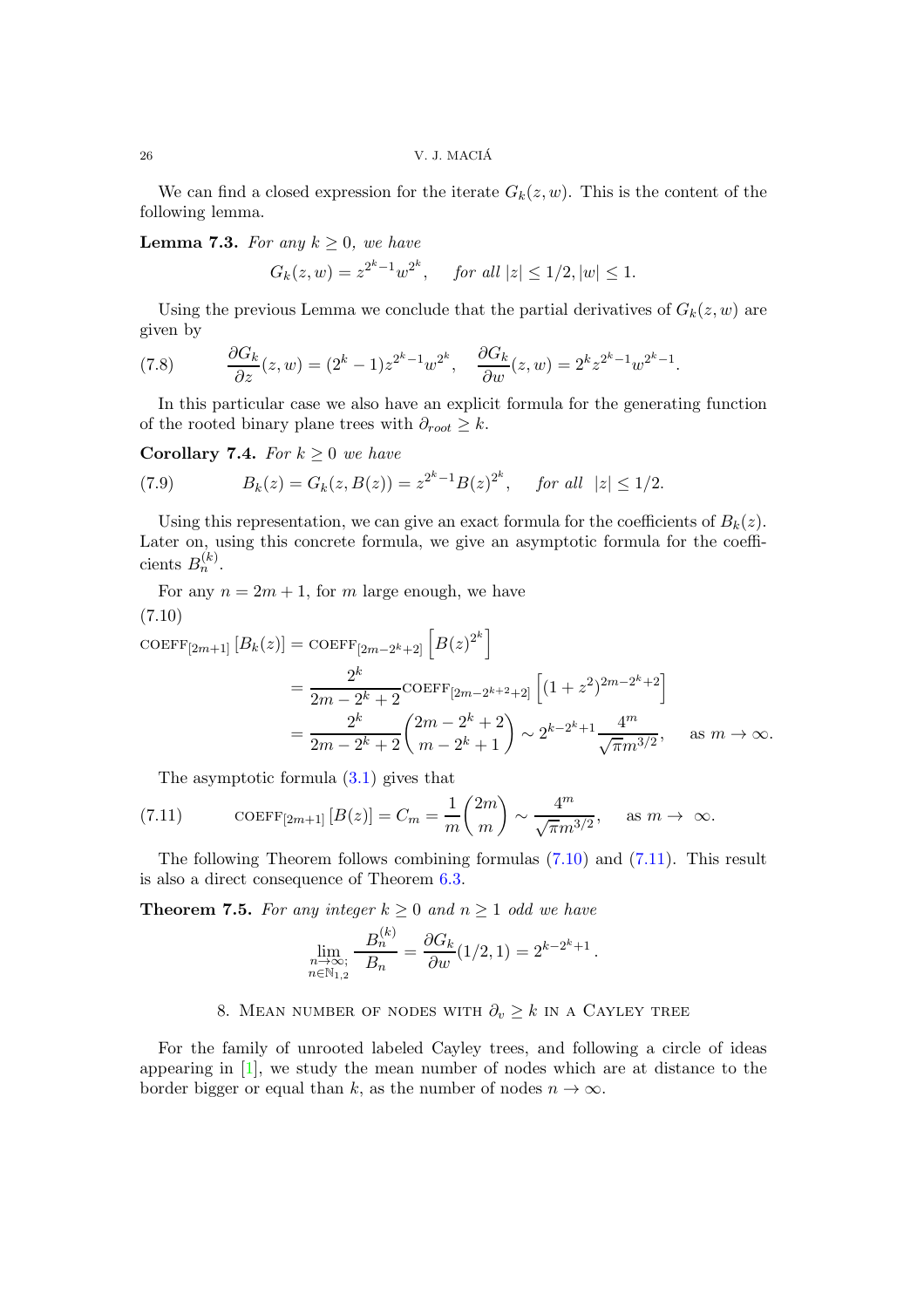Recapitulating, for a given tree T, and for any integer  $k \geq 0$ , a node  $v \in \text{nodes}(T)$ is at distance to the border bigger or equal than  $k$  if

$$
\partial_v \triangleq \min_{u \in \text{leaves}(T)} d(u, v) \geq k.
$$

We denote by  $\mathcal{U}_n$  the class of unrooted labeled Cayley trees. The nodes of each of the trees in this family can be distinguished by its labels, therefore, for each tree in  $\mathcal{U}_n$  there are n rooted labeled Cayley trees. In particular, the number of unrooted labeled Cayley trees is given by the sequence  $U_n = n^{n-2}$ .

Let  $X_{n,k}$  be the random variable that, for any tree  $T \in \mathcal{U}_n$ , counts the number of nodes v with distance to the border  $\partial_v \geq k$ , then we have

$$
X_{n,k}(T) = \sum_{u \in \text{nodes}(T)} \mathbf{1}_{\{\partial_u \ge k\}}.
$$

Following [\[1\]](#page-27-0), we consider a 0-1 matrix M of size  $n \times n^{n-2}$ . We label the columns of this matrix with the collection of trees in  $\mathcal{U}_n = \{t_1, t_2, \dots\}$ , and then the rows with the labels of each node, that is,  $\{1, 2, \ldots, n\}$ . We write 1 in the  $(j, t_i)$  entry if the node  $j$  is at distance to the border bigger or equal than  $k$  and 0 otherwise.

By adding all the entries of M and then dividing by  $n^{n-1}$  we obtain the mean value of the random variable  $X_{n,k}$ , that is,

$$
\mathbb{E}_n(X_{n,k}) = \frac{1}{n^{n-1}} \sum_{T \in \mathcal{U}_n} X_{n,k}(T).
$$

For any integer  $k \geq 0$ , and using the notation

$$
c_k = \lim_{n \to \infty} t_n^{(k)} / t_n \,,
$$

we obtain the following result.

<span id="page-26-0"></span>**Theorem 8.1.** As  $n \to \infty$ , the expectation of the proportion of nodes in a labeled Cayley tree with n nodes that are at distance bigger or equal than k from any leaf tends to  $c_k$ , that is,

$$
\lim_{n \to \infty} \frac{1}{n} \mathbb{E}_n(X_{n,k}) = c_k.
$$

Equivalently,

$$
\mathbb{E}_n(X_{n,k}) \sim c_k \cdot n, \quad \text{as } n \to \infty.
$$

This same result is true for any subclass of rooted labeled Cayley trees with  $\sum_{j\geq 0} (b_j/j!)z^j \in \mathcal{K}^{\star}$ , where  $b_j \in \{0,1\}$ , for all  $j \in \{0,1,\dots\}$ , and total size  $n \in \mathbb{N}_{1,Q_{\psi}}$ . exponential generating function given by Lagrange's equation with data  $\psi(z)$  =

Finally, for the unrooted labeled unary Cayley trees, that is, the family of trees given by  $\psi(z) = 1 + z \in \mathcal{K}$ , we have

$$
\mathbb{E}_n(X_{n,k}) \sim n, \quad \text{ as } n \to \infty.
$$

Some particular cases of Theorem [8.1](#page-26-0) appear in [\[1\]](#page-27-0), there the authors prove the previous result for nodes v with  $\partial_v \geq 3$ , see Theorem 3.7 in [\[1,](#page-27-0) p. 314].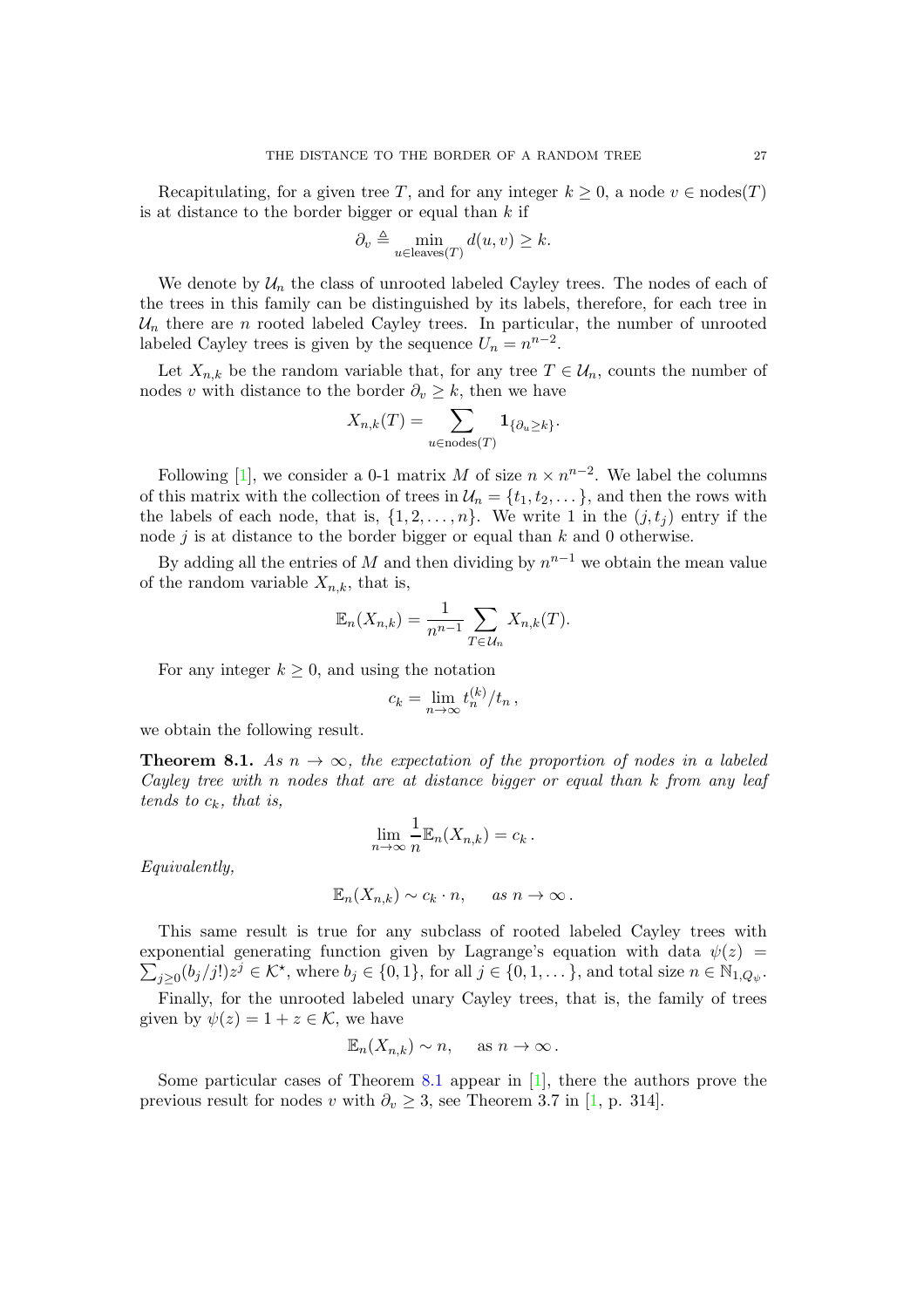#### 28 V. J. MACIA´

### **REFERENCES**

- <span id="page-27-0"></span>[1] ARAMAYONA. J, FERNÁNDEZ. J. L., FERNÁNDEZ. P, MARTÍNEZ-PÉREZ. C.: Trees, homology, and automorphism groups of RAAGs. *J. Algebr. Comb.*, 50, 293–315 (2019). <https://doi.org/10.1007/s10801-018-0854-y>
- <span id="page-27-4"></span>[2] BÓNA, M.: k-protected vertices in binary search trees. Adv. in App. Math. **53**, 1-11 (2014). <https://doi.org/10.1016/j.aam.2013.09.003>
- <span id="page-27-7"></span>[3] CANTÓN, A., FERNÁNDEZ, J. L., FERNÁNDEZ, P. AND MACIÁ, V.: Khinchin families and Hayman class, *Computational Methods and Function Theory*, 21, 851–904 (2021). <https://doi.org/10.1007/s40315-021-00420-6>
- <span id="page-27-8"></span>[4] CANTÓN, A., FERNÁNDEZ, J. L., FERNÁNDEZ, P. AND MACIÁ, V.: Khinchin families, set construction and exponentials, *preprint*.
- <span id="page-27-5"></span>[5] Cheon, G. and Shapiro, L.: Protected points in ordered trees. *Appl. Math. Lett.*, 21, 516-520 (2008). <http://dx.doi.org/10.1016/j.aml.2007.07.001>
- [6] de Bruijn, N.G, Knuth, D.E, Rice, S.O.: The average height of planted plane trees. *Graph theory and Computing*, (pp. 15 - 22). London Academic Press, January 1972. <https://doi.org/10.1016/B978-1-4832-3187-7.50007-6>
- <span id="page-27-9"></span>[7] FERNÁNDEZ, J. L. AND MACIÁ, V.: Khinchin families and Large Powers, arXiv:2201.11746.
- [8] FERNÁNDEZ, J. L. AND MACIÁ, V.: Khinchin families, Lagrangian distributions and Random trees, *in preparation*.
- <span id="page-27-2"></span>[9] FLAJOLET. P, GAO. Z, ODLYZCO. A, RICHMOND. B.: The distribution of Heights of Binary Trees and Other Simple Trees *Combinatorics, Probability and Computing*, 2, 145– 156), (1993). <https://doi.org/10.1017/S0963548300000560>
- [10] Flajolet, P, Odlyzko, A.: The Average Height of Binary Trees and Other Simple Trees. *Journal of Computer and System Sciences*, 25, 171–213 (1982). [https://doi.org/10.1016/0022-0000\(82\)90004-6](https://doi.org/10.1016/0022-0000(82)90004-6)
- <span id="page-27-10"></span>[11] Flajolet, P. and Sedgewick, R.: *Analytic combinatorics*. Cambridge University Press, 2009. <https://doi.org/10.1017/CBO9780511801655>
- <span id="page-27-3"></span>[12] Gittenberger, B. Glebiewski, Z. Larcher, I. and Sulkowska, M.: Protection numbers in simply generated trees and Polya trees. *Applicable Analysis and Discrete Mathematics* (2021). <http://dx.doi.org/10.2298/AADM190329010G>
- <span id="page-27-6"></span>[13] Heuberger, C. and Prodinger, H.: Protection number in plane trees. *Applicable Analysis and Discrete Mathematics* (2017). <https://doi.org/10.2298/AADM1702314H>
- <span id="page-27-16"></span>[14] Sokal, Alan D. A ridiculously simple and explicit implicit function theorem *S´eminaire Lotharingien de Combinatoire* 61A (2009): B61Ad, electronic only. <http://eudml.org/doc/222589>.
- <span id="page-27-13"></span>[15] Meir, A., Moon, J.W.: On the Altitude of Nodes in Random Trees, *Can. J. Math.*, 30 (1978), 997–1015. <https://doi.org/10.4153/CJM-1978-085-0>
- <span id="page-27-14"></span>[16] Meir, A., Moon, J.W.: Some asymptotic results useful in enumeration problems. *Aeq. Math.*, 33, 260–268 (1987). <https://doi.org/10.1007/BF01836167>
- <span id="page-27-11"></span>[17] Meir, A., Moon, J. W.: Packing and Covering Constants for Certain Families of Trees I. *Journal of Graph Theory*, 1, 157–174 (1977). <https://doi.org/10.1002/jgt.3190010211>
- <span id="page-27-17"></span>[18] Neveu, J.: Arbres et processus de Galton-Watson. *Annales de l'I.H.P. Probabilités et statistiques*, 22, 199-207 (1986). [http://www.numdam.org/item/?id=AIHPB\\_1986\\_\\_22\\_2\\_199\\_0](http://www.numdam.org/item/?id=AIHPB_1986__22_2_199_0)
- <span id="page-27-15"></span>[19] Otter, R.: The Multiplicative Process. *The Annals of Mathematical Statistics*, 20 no. 2, 206–224 (1949). <https://doi.org/10.1214/aoms/1177730031>
- <span id="page-27-18"></span>[20] Pitman, J.: Enumerations Of Trees And Forests Related To Branching Processes And Random Walks. *Microsurveys in Discrete Probability: DIMACS Workshop* (1997). <https://statistics.berkeley.edu/tech-reports/482>
- [21] Pitman, J.: Combinatorial stochastic processes. Lectures from the 32nd Summer School on Probability Theory held in Saint-Flour. *Springer-Verlag* (2006). <https://doi.org/10.1007%2fb11601500>
- <span id="page-27-12"></span>[22] POLYA, G. SZEGÖ, G.: Problems and Theorems in Analysis I, *Springer, Berlin, Heidelberg*, (1999). <https://doi.org/10.1007/978-3-642-61983-0>
- <span id="page-27-1"></span>[23] RÉNYI. A, SZEKERES. G.: On the height of trees. *Journal of the Australian Mathematical Society*, (pp. 497 - 507), November 1967. <https://doi.org/10.1017/S1446788700004432>